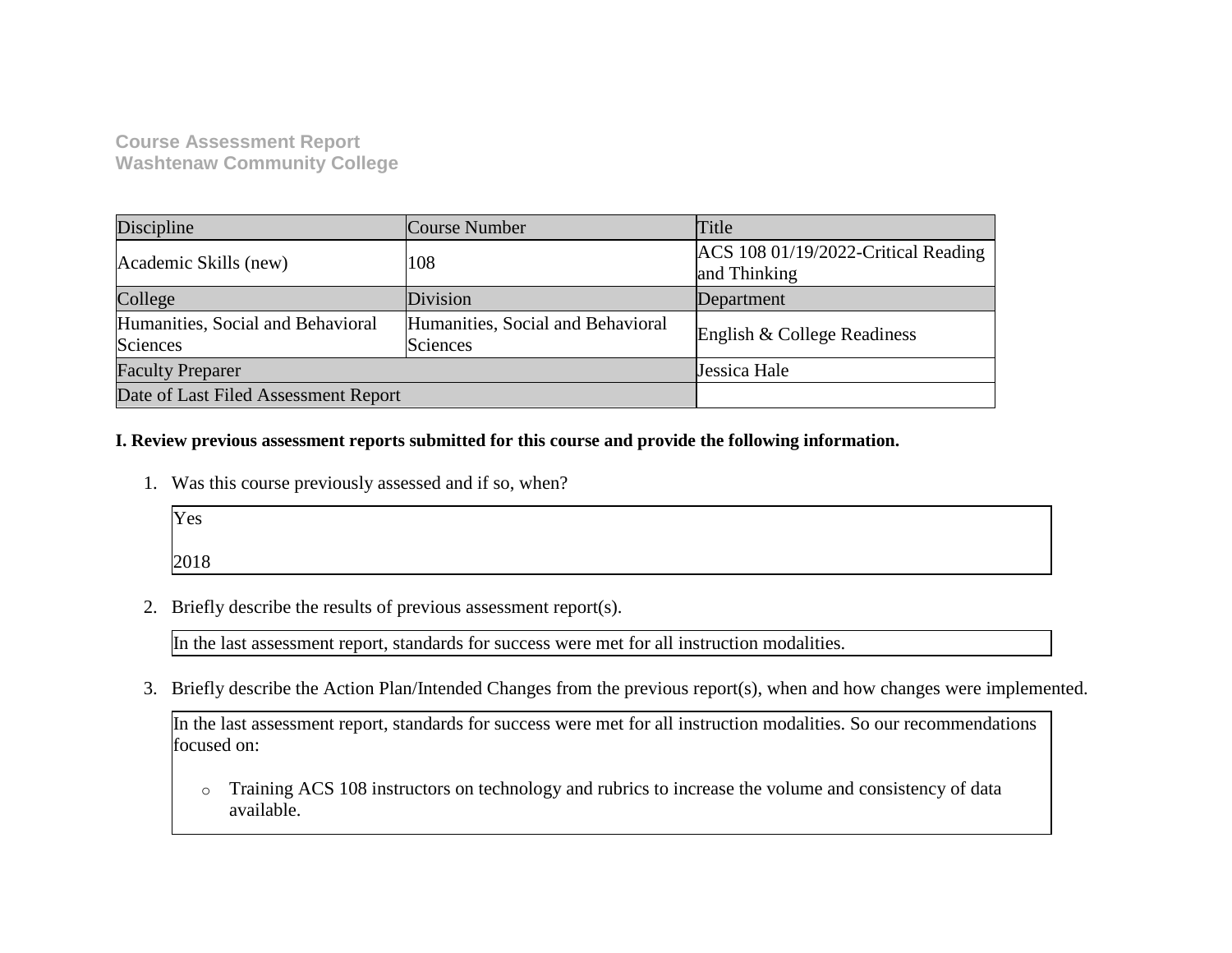- o Investigating less time intensive ways to assess SLOs.
- o Creating great alignment between ACS 107 and ACS 108.

I am happy to report that our instructor trainings contributed to our ability to collect data from every section of ACS 108 for the last 8 semesters and because we are consistently using the same rubrics and reporting mechanisms, the preparer was able to compile the data without the hours of reformatting it has taken in previous years.

As far as identifying a less time intensive way to assess the SLOs, we piloted a final assessment test in addition to the reflective research capstone project, but found it was a poor measure of their actual abilities. As a result, we continued to use the project-based assessment as outlined in this report. The project remains time intensive for the student and the instructor.

Since the last assessment report, ACS 107 underwent a redesign to better align with ACS 108. Now, students who take ACS 107 prior to ACS 108 come in with some experience using Blackboard to find readings, assignments, classwork, homework, and assessments. The technical skill alignment has helped students have a smoother transition. Additionally, the projects and assessments for ACS 107 were redesigned to be more similar to those in ACS 108.

### **II. Assessment Results per Student Learning Outcome**

Outcome 1: Employ critical reading strategies using technological tools to analyze complex text and interpret content.

- Assessment Plan
	- o Assessment Tool: Departmentally-created reflective research capstone project
	- o Assessment Date: Fall 2020
	- o Course section(s)/other population: Representative sample of 20% of the enrolled students (approximately 50) selected randomly from the students who finish the capstone project
	- o Number students to be assessed: Approximately 50 students
	- o How the assessment will be scored: Departmentally-developed rubric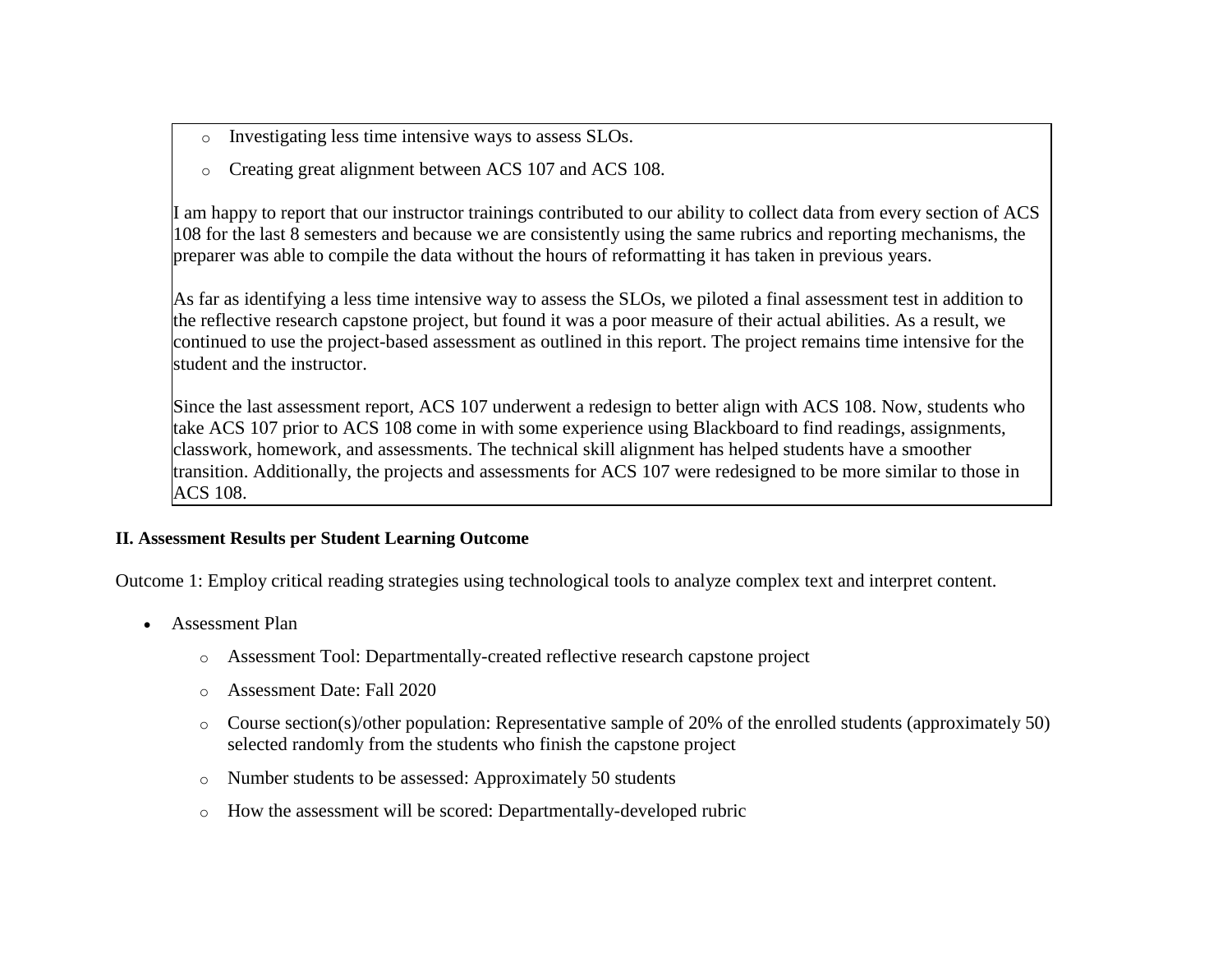- o Standard of success to be used for this assessment: 75% of students will score 73% or higher on the reflective research capstone project
- o Who will score and analyze the data: Department faculty will score the reflective research capstone project. The data will be analyzed by the department faculty.
- 1. Indicate the Semester(s) and year(s) assessment data were collected for this report.

| Fall (indicate years below) | Winter (indicate years below) | SP/SU (indicate years below) |
|-----------------------------|-------------------------------|------------------------------|
| 2021, 2020, 2020, 2019      | 2021, 2020                    | 2021, 2020, 2019             |

2. Provide assessment sample size data in the table below.

| #01<br>students enrolled | ₩.<br>students assessed<br>v<br>m |
|--------------------------|-----------------------------------|
| 1383                     | 768                               |

3. If the number of students assessed differs from the number of students enrolled, please explain why all enrolled students were not assessed, e.g. absence, withdrawal, or did not complete activity.

In the last three years, there have been changes to how students are placed into ACS 108, the number of students placed into ACS 108, the developmental sequence as a whole, and the modalities in which ACS 108 is taught. To increase the power of the assessment results, all of the students assessed between Spring/Summer 2019 and Fall 2021 were included in the analysis rather than a random sample of 20%.

Students who withdrew from the term or received an incomplete are not included in this data. Additionally, the students who did not attempt the final assessment are also not included in this data.

4. Describe how students from all populations (day students on campus, DL, MM, evening, extension center sites, etc.) were included in the assessment based on your selection criteria.

Our assessment plan indicates that we would use a representative sample of 20% of the enrolled students selected randomly from the students who finish the capstone project.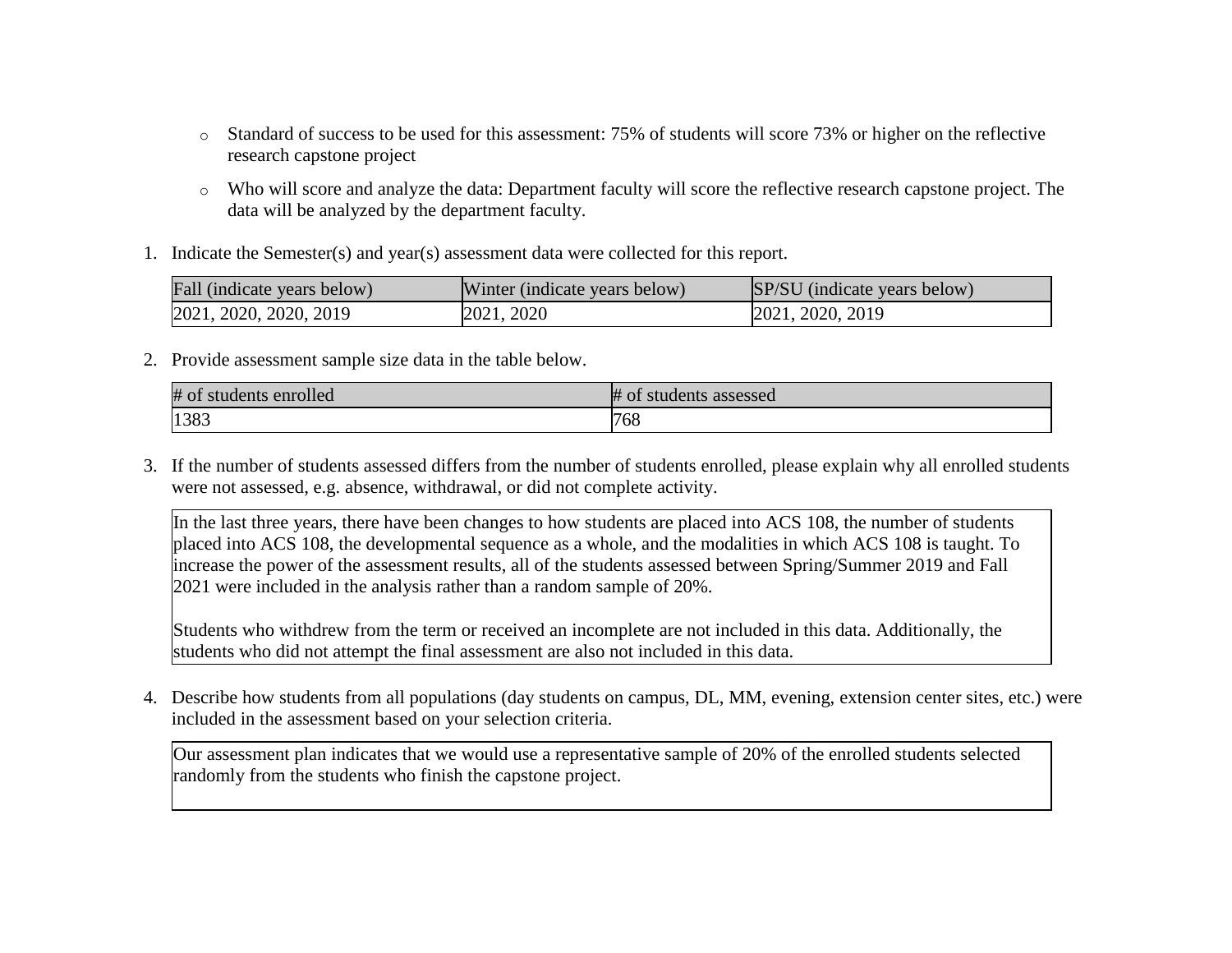To promote more meaningful results, we decided to include more students in the assessment. To that end, we used the data from *all* of the ACS 108 sections offered (day, evening, face-to-face, virtual, and distance learning).

5. Describe the process used to assess this outcome. Include a brief description of this tool and how it was scored.

The reflective research capstone project is a three-part project in which students are asked to:

- o Compile an annotated bibliography of no less than 10 resources
- $\circ$  Create and present a narrated PowerPoint presentation of your findings to your instructor (8-10 slides)
- o Create a reflective paper (3-5 pages) addressing the following questions:
	- What are the three ways you've grown the most as a student this semester?
	- What are the three ways you've grown the most as a reader this semester?
	- What are the three ways you've grown the most as a researcher this semester?

The capstone is a graded component of the course and each component is measured with a separate rubric, then weighted equally, to provide an overall grade presented as a percentage. Individual instructors grade the components of the project and the assessment report preparer compiles the data for each section and conducts analysis.

6. Briefly describe assessment results based on data collected for this outcome and tool during the course assessment. Discuss the extent to which students achieved this learning outcome and indicate whether the standard of success was met for this outcome and tool.

Met Standard of Success: Yes

Overall, students are meeting the standards of success.

Overall, 79% of students scored a 73% or higher on the Reflective Capstone Project.

The average scores are listed below: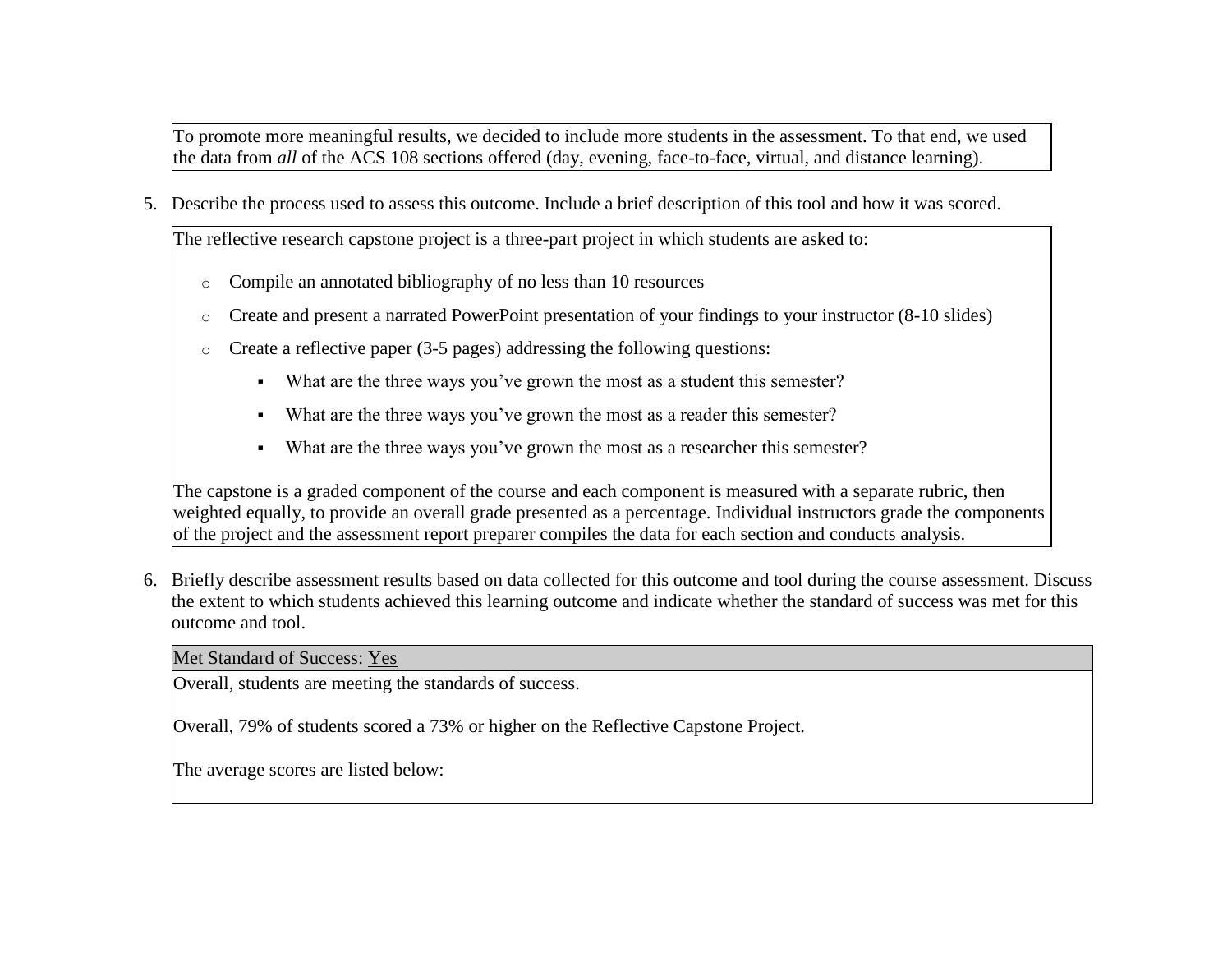- o Overall: 84%
- o Annotated Bibliography: 86%
- o Presentation: 80%
- o Reflective Essay: 88%

The data indicates that student performance was strongest on the Reflective and lowest on the Presentation (average score of 80%). Overall, there does not appear to be a significant difference in student scores after the change in modality to strictly virtual and DL classrooms.

There are, however, two semesters in which the percentage of students that scored at least a 73% or higher was less than 75% (Spring/Summer 2021 and Spring/Summer 2020). Both of these semesters ACS 108 was offered in 10 week virtual formats in addition to the 12 week DL format. These post-pandemic average scores also seem dramatically different than the scores for Spring/Summer 2019 sections. This preparer concludes that a virtual 10 week format does not seem to be working for this population of students.

| Semester &<br><b>Modality</b> | <b>Percent of</b><br><b>Students that</b><br>scored 73% or<br>higher | <b>Average Overall</b><br><b>Score</b> | Average on<br><b>Annotated</b><br><b>Bibliography</b> | Average on<br><b>Presentation</b> | Average on<br><b>Reflection Essay</b> |
|-------------------------------|----------------------------------------------------------------------|----------------------------------------|-------------------------------------------------------|-----------------------------------|---------------------------------------|
| <b>Fall 2021</b>              | 80%                                                                  | 87%                                    | 89%                                                   | 81%                               | 91%                                   |
| SpSu 2021                     | 59%                                                                  | 73%                                    | 81%                                                   | 67%                               | 71%                                   |
| Winter 2021                   | 79%                                                                  | 83%                                    | 86%                                                   | 83%                               | 83%                                   |
| <b>Fall 2020</b>              | 83%                                                                  | 83%                                    | 86%                                                   | 77%                               | 96%                                   |
| SpSu 2020                     | 72%                                                                  | 83%                                    | 86%                                                   | 83%                               | 79%                                   |
| Winter 2020                   | 83%                                                                  | 86%                                    | 90%                                                   | 80%                               | 88%                                   |
| <b>Fall 2019</b>              | 77%                                                                  | 84%                                    | 86%                                                   | 80%                               | 83%                                   |
| SpSu 2019                     | 90%                                                                  | 88%                                    | 90%                                                   | 87%                               | 88%                                   |

For semester data breakdowns, please refer to the chart below.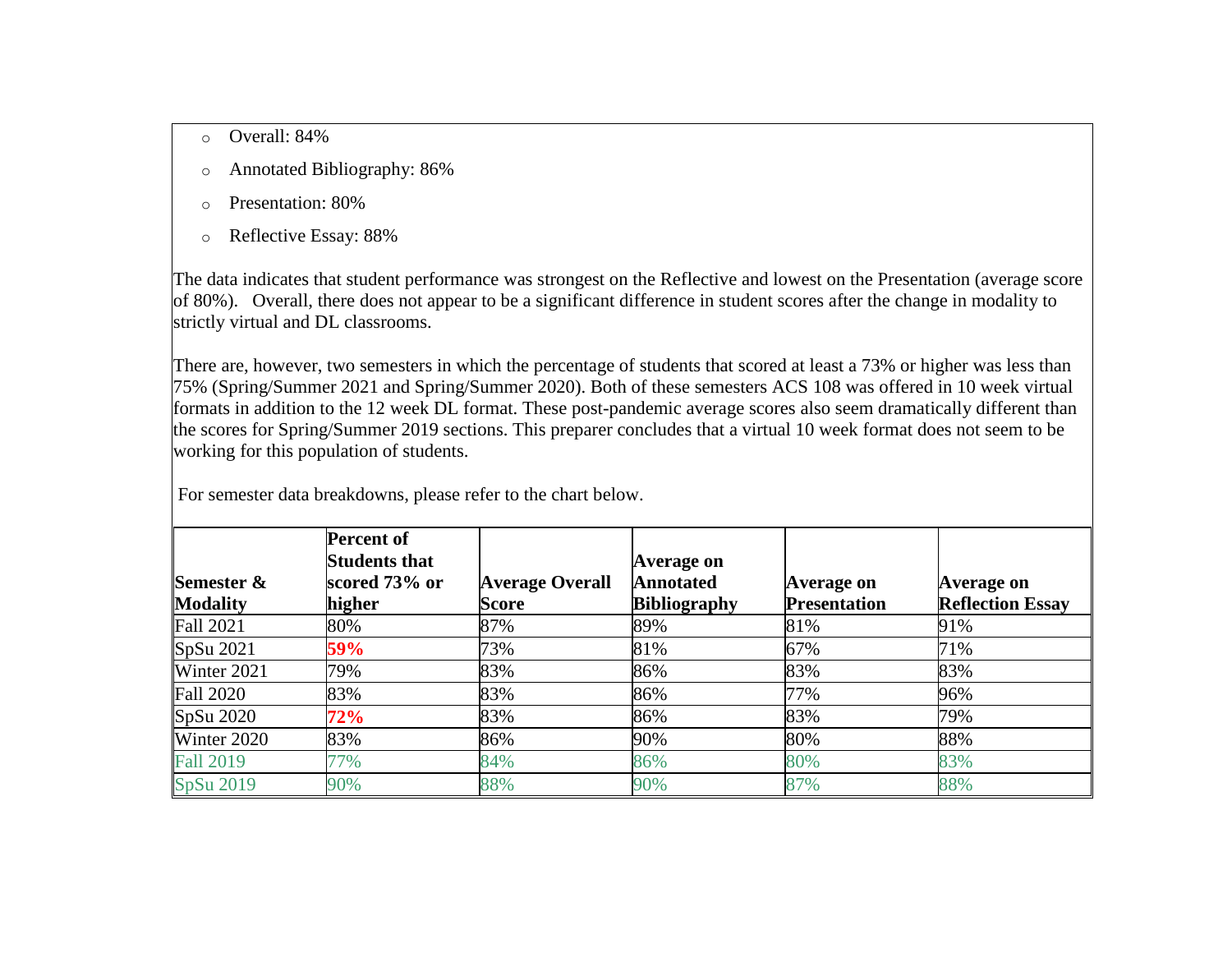7. Based on your interpretation of the assessment results, describe the areas of strength in student achievement of this learning outcome.

Based on this assessment, the threshold for learning outcome achievement was met. The project instructions and rubric seemed to guide students to effectively achieve the course outcomes across sections and modalities (face-toface, virtual, and online). In addition, the instructions and rubric provide continuity between instructors.

8. Based on your analysis of student performance, discuss the areas in which student achievement of this learning outcome could be improved. If student met standard of success, you may wish to identify your plans for continuous improvement.

While students did meet the standards for success, there is still room for improvement. Recommendations are listed below:

### **Recommendation 1: Increase the number of students that submit completed projects.**

In reviewing the data, of the students that *failed*, 63% submitted incomplete projects (missing one or two components). To improve student success, one strategy should be to encourage students to submit *ALL* of the required components through the use of checkpoints or formative assessments leading up to the Reflective Capstone Project. Evidence for the effectiveness of this strategy is the high submission rate for the Annotated Bibliography (90%). Student work on the Annotated Bibliography each week through the semester and receive feedback and opportunities to revise it on an ongoing basis. Perhaps by building in similar opportunities for the other project components, more students would submit the work and in doing so, increase the likelihood of success (a 73% or higher).

Another option that might improve student performance would be to reduce the number of required components. While the three components of the project offer an excellent opportunity for triangulation of data and for students to talk about what they know, the information shared in the Presentation is derived from the Annotated Bibliography. If the presentation component of this project was dropped, students' achievement of SLOs could still be assessed on the basis of the Annotated Bibliography with just a little tweaking.

### **Recommendation 2: Offer ACS 108 Spring/Summer 10 week sections in F2F formats only.**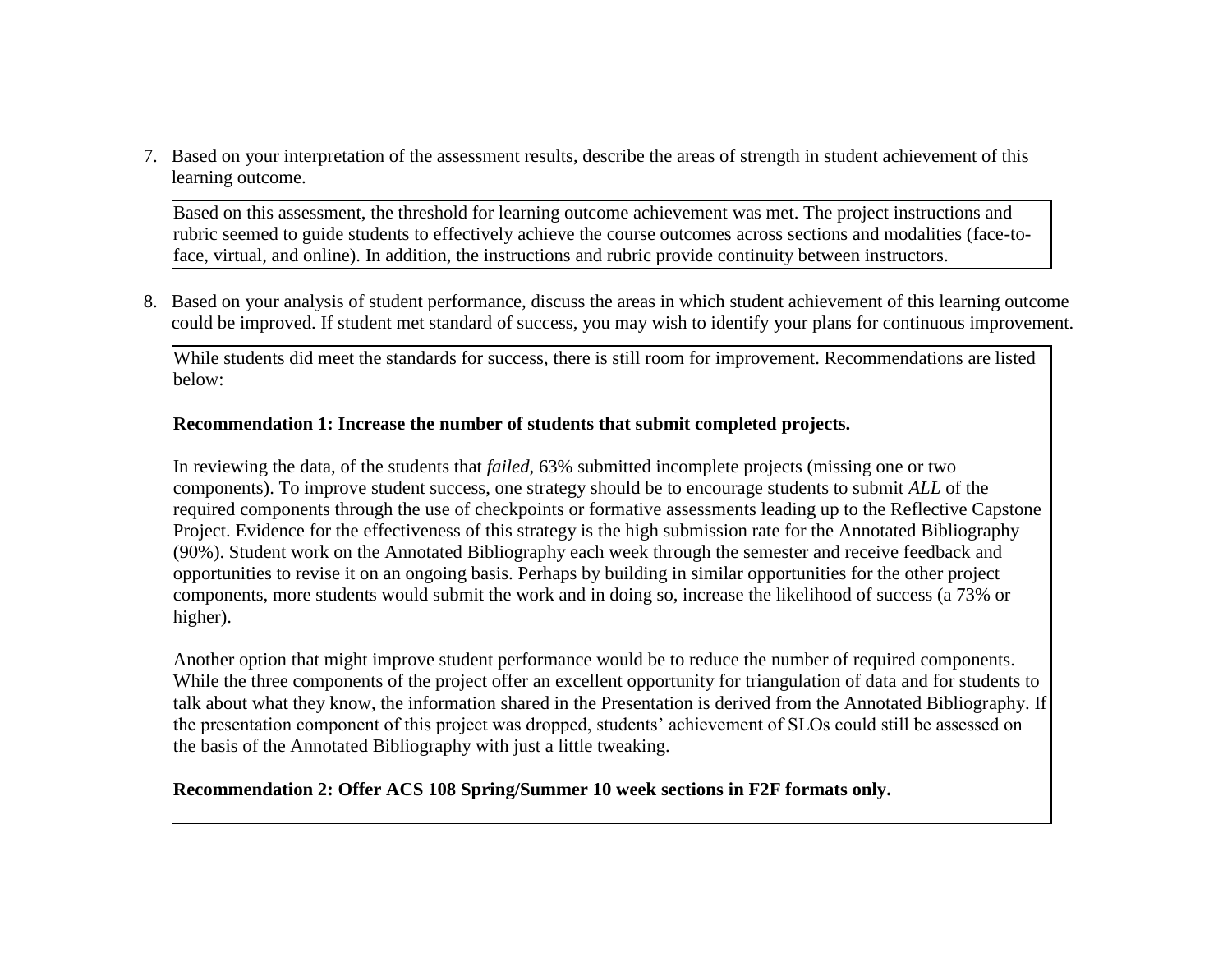ACS 108 data from both Spring/Summer semesters after the advent of the pandemic indicate that the threshold of success is not being met. The condensed format and virtual modality do not appear to be effective for these students.

## **Recommendation 3: Streamline data collection and assessment.**

The goals and performance tools in Blackboard should be built into the course master to make data collection and assessment easier. The alignment of SLOs and Assessment Tools (and their attached rubrics) would be strengthened if each SLO was measured with a separate tool or separate rubric criteria.

Outcome 2: Develop critical reading and thinking abilities and apply to college level courses and career development.

- Assessment Plan
	- o Assessment Tool: Departmentally-created reflective research capstone project
	- o Assessment Date: Fall 2020
	- o Course section(s)/other population: Representative sample of 20% of the enrolled students (approximately 50) selected randomly from the students who finish the capstone project
	- o Number students to be assessed: Approximately 50 students
	- o How the assessment will be scored: Departmentally-developed rubric
	- o Standard of success to be used for this assessment: 75% of students will score 73% or higher on the reflective research capstone project
	- o Who will score and analyze the data: Departmental faculty will score the reflective research capstone project. Data will be analyzed by departmental faculty.
- 1. Indicate the Semester(s) and year(s) assessment data were collected for this report.

| Fall (indicate years below) | Winter (indicate years below) | SP/SU (indicate years below) |
|-----------------------------|-------------------------------|------------------------------|
| 2021, 2020, 2020, 2019      | 2021, 2020                    | 2021, 2020, 2019             |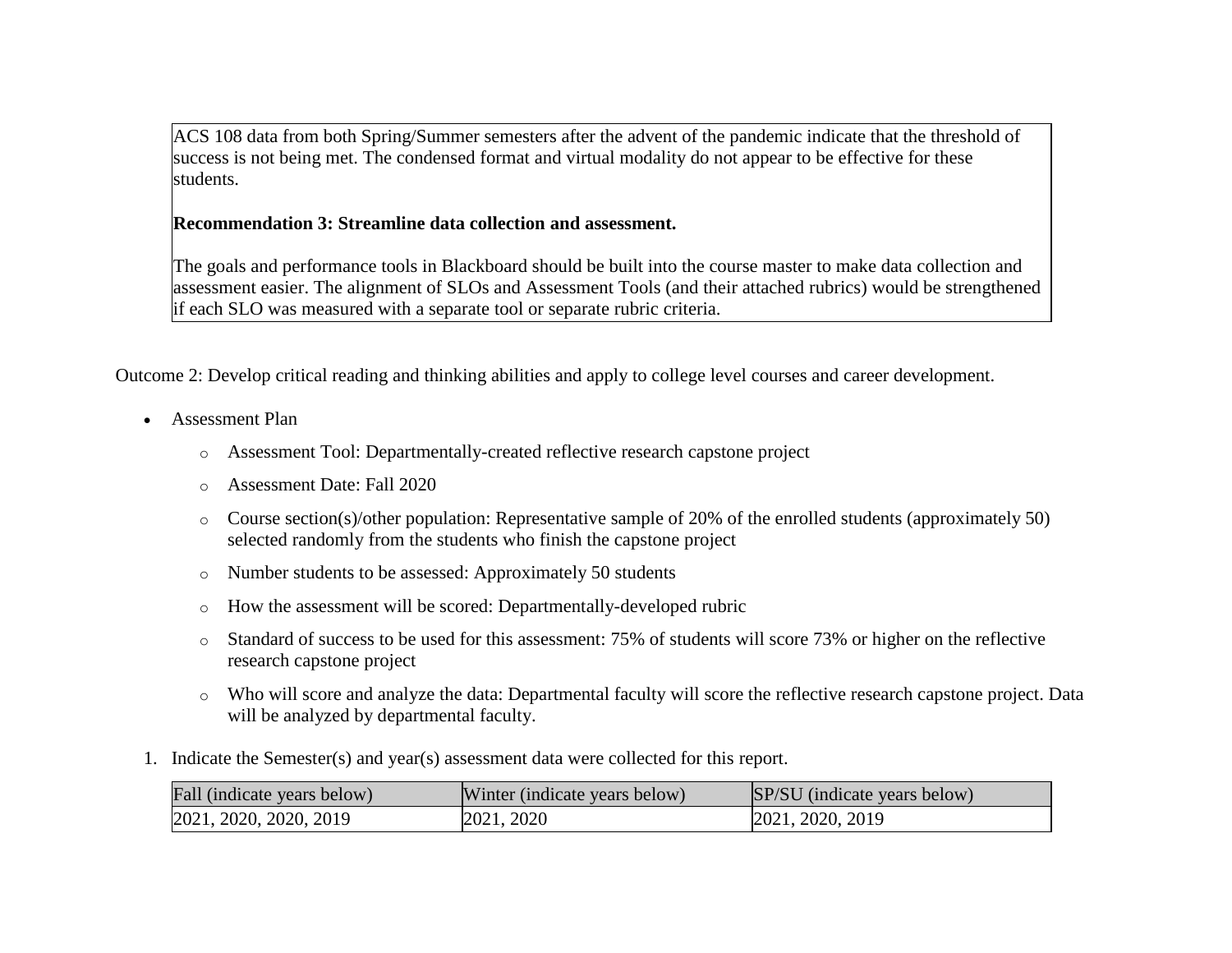2. Provide assessment sample size data in the table below.

| # of students enrolled | $#$ of<br>students assessed |
|------------------------|-----------------------------|
| 1383                   | 768                         |

3. If the number of students assessed differs from the number of students enrolled, please explain why all enrolled students were not assessed, e.g. absence, withdrawal, or did not complete activity.

In the last three years, there have been changes to how students are placed into ACS 108, the number of students placed into ACS 108, the developmental sequence as a whole, and the modalities in which ACS 108 is taught. To increase the power of the assessment results, all of the students assessed between Spring/Summer 2019 and Fall 2021 were included in the analysis rather than a random sample of 20%.

Students who withdrew from the term or received an incomplete are not included in this data. Additionally, the students who did not attempt the final assessment are also not included in this data.

4. Describe how students from all populations (day students on campus, DL, MM, evening, extension center sites, etc.) were included in the assessment based on your selection criteria.

Our assessment plan indicates that we would use a representative sample of 20% of the enrolled students selected randomly from the students who finish the capstone project.

To promote more meaningful results, we decided to include more students in the assessment. To that end, we used the data from all of the ACS 108 sections offered (day, evening, face-to-face, virtual, and distance learning).

5. Describe the process used to assess this outcome. Include a brief description of this tool and how it was scored.

The reflective research capstone project is a three-part project in which students are asked to:

- o Compile an annotated bibliography of no less than 10 resources
- o Create and present a narrated PowerPoint presentation of your findings to your instructor (8-10 slides)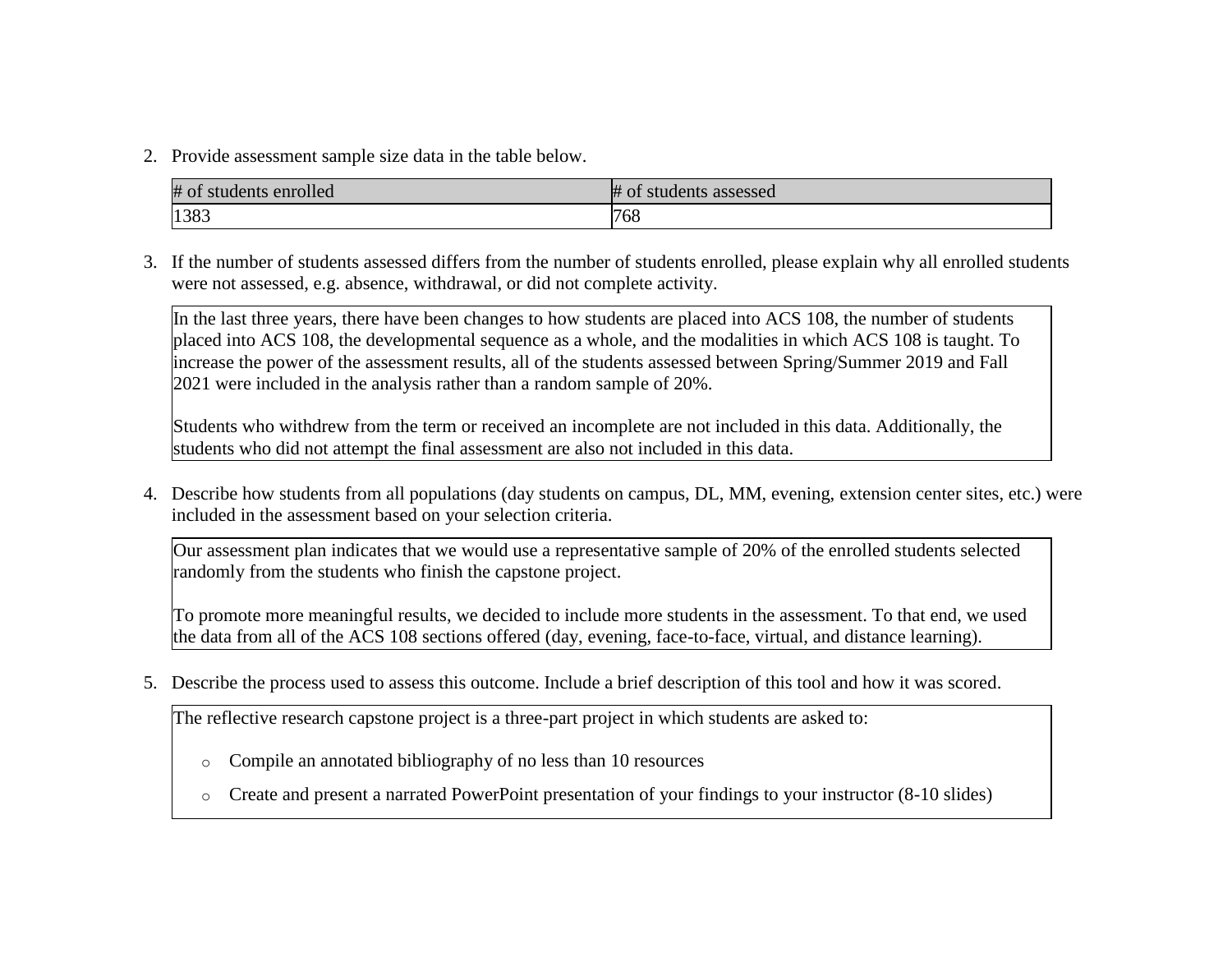- $\circ$  Create a reflective paper (3-5 pages) addressing the following questions:
	- What are the three ways you've grown the most as a student this semester?
	- What are the three ways you've grown the most as a reader this semester?
	- What are the three ways you've grown the most as a researcher this semester?

The capstone is a graded component of the course and each component is measured with a separate rubric, then weighted equally, to provide an overall grade presented as a percentage. Individual instructors grade the components of the project and the assessment report preparer compiles the data for each section and conducts analysis.

6. Briefly describe assessment results based on data collected for this outcome and tool during the course assessment. Discuss the extent to which students achieved this learning outcome and indicate whether the standard of success was met for this outcome and tool.

Met Standard of Success: Yes

Overall, students are meeting the standards for success.

Overall, 79% of students scored a 73% or higher on the Reflective Capstone Project.

The average scores are listed below:

- o Overall: 84%
- o Annotated Bibliography: 86%
- o Presentation: 80%
- o Reflective Essay: 88%

The data indicates that student performance was strongest on the Reflective and lowest on the Presentation (average score of 80%). Overall, there does not appear to be a significant difference in student scores after the change in modality to strictly virtual and DL classrooms.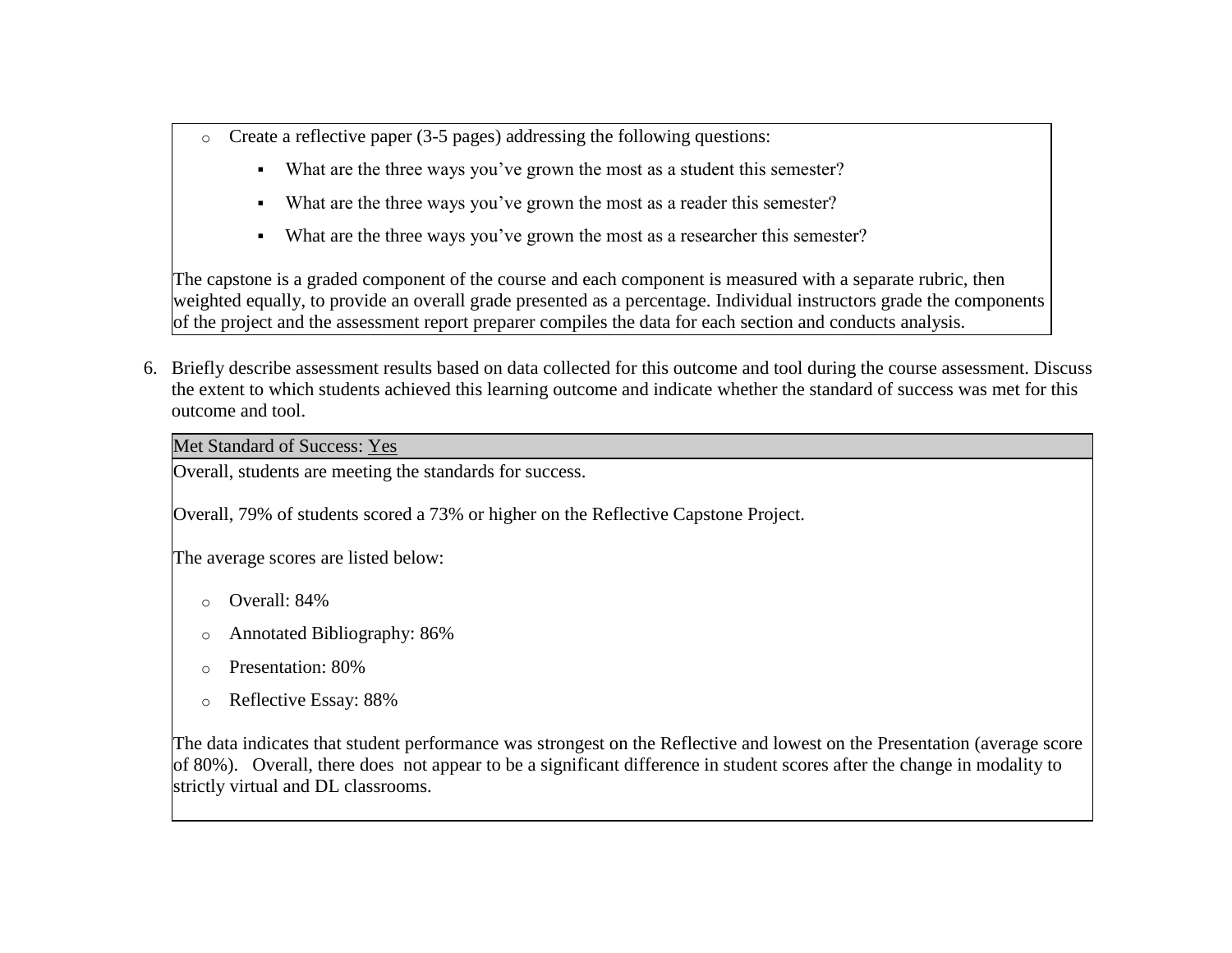There are, however, two semesters in which the percentage of students that scored at least a 73% or higher was less than 75% (Spring/Summer 2021 and Spring/Summer 2020). Both of these semesters ACS 108 was offered in 10 week virtual formats in addition to the 12 week DL format. These post-pandemic average scores also seem dramatically different than the scores for Spring/Summer 2019 sections. This preparer concludes that a virtual 10 week format does not seem to be working for this population of students.

|                  | <b>Percent of</b>    |                        |                     |                     |                         |
|------------------|----------------------|------------------------|---------------------|---------------------|-------------------------|
|                  | <b>Students that</b> |                        | Average on          |                     |                         |
| Semester &       | scored 73% or        | <b>Average Overall</b> | <b>Annotated</b>    | Average on          | Average on              |
| <b>Modality</b>  | higher               | Score                  | <b>Bibliography</b> | <b>Presentation</b> | <b>Reflection Essay</b> |
| <b>Fall 2021</b> | 80%                  | 87%                    | 89%                 | 81%                 | 91%                     |
| SpSu 2021        | 59%                  | 73%                    | 81%                 | 67%                 | 71%                     |
| Winter 2021      | 79%                  | 83%                    | 86%                 | 83%                 | 83%                     |
| <b>Fall 2020</b> | 83%                  | 83%                    | 86%                 | 77%                 | 96%                     |
| SpSu 2020        | 72%                  | 83%                    | 86%                 | 83%                 | 79%                     |
| Winter 2020      | 83%                  | 86%                    | 90%                 | 80%                 | 88%                     |
| <b>Fall 2019</b> | 77%                  | 84%                    | 86%                 | 80%                 | 83%                     |
| SpSu 2019        | 90%                  | 88%                    | 90%                 | 87%                 | 88%                     |

For semester data breakdowns, please refer to the chart below.

7. Based on your interpretation of the assessment results, describe the areas of strength in student achievement of this learning outcome.

Based on this assessment, the threshold for learning outcome achievement was met. The project instructions and rubric seemed to guide students to effectively achieve the course outcomes across sections and modalities (face-toface, virtual, and online). In addition, the instructions and rubric provide continuity between instructors.

8. Based on your analysis of student performance, discuss the areas in which student achievement of this learning outcome could be improved. If student met standard of success, you may wish to identify your plans for continuous improvement.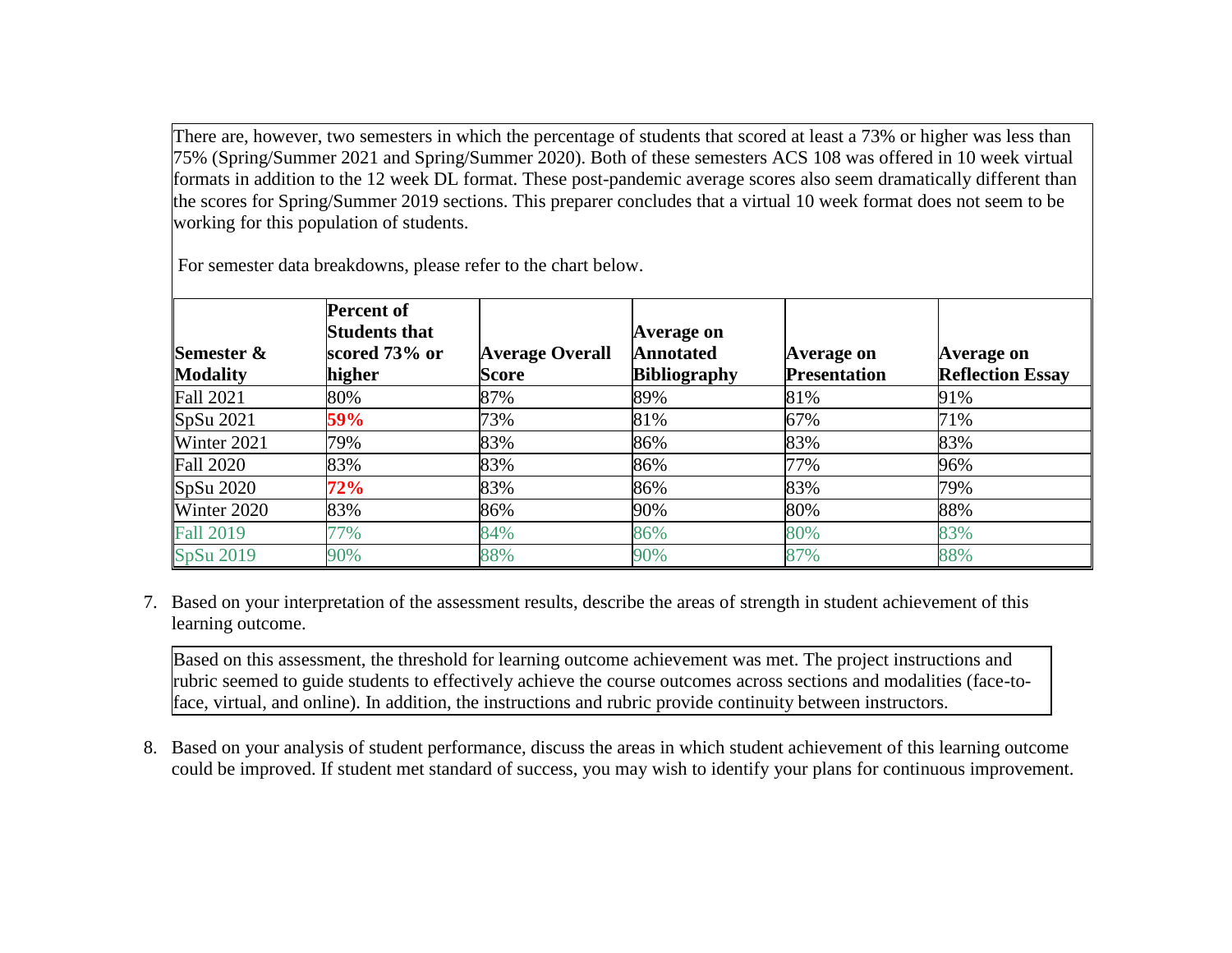While students did meet the standards for success, there is still room for improvement. Recommendations are listed below:

### **Recommendation 1: Increase the number of students that submit completed projects.**

In reviewing the data, of the students that *failed*, 63% submitted incomplete projects (missing one or two components). To improve student success, one strategy should be to encourage students to submit *ALL* of the required components through the use of checkpoints or formative assessments leading up to the Reflective Capstone Project. Evidence for the effectiveness of this strategy is the high submission rate for the Annotated Bibliography (90%). Student work on the Annotated Bibliography each week through the semester and receive feedback and opportunities to revise it on an ongoing basis. Perhaps by building in similar opportunities for the other project components, more students would submit the work and in doing so, increase the likelihood of success (a 73% of higher).

Another option that might improve student performance, would be to reduce the number of required components. While the three components of the project offer an excellent opportunity for triangulation of data and for students to talk about what they know, the information shared in the Presentation is derived from the Annotated Bibliography. If the presentation component of this project was dropped, students' achievement of SLOs could still be assessed on the basis of the Annotated Bibliography with just a little tweaking.

## **Recommendation 2: Offer ACS 108 Spring/Summer 10 week sections in F2F formats only.**

ACS 108 data from both Spring/Summer semesters after the advent of the pandemic indicate that the threshold of success is not being met. The condensed format and virtual modality do not appear to be effective for these students.

## **Recommendation 3: Streamline data collection and assessment.**

The goals and performance tools in Blackboard should be built into the course master to make data collection and assessment easier. The alignment of SLOs and Assessment Tools (and their attached rubrics) would be strengthened if each SLO was measured with a separate tool or separate rubric criteria.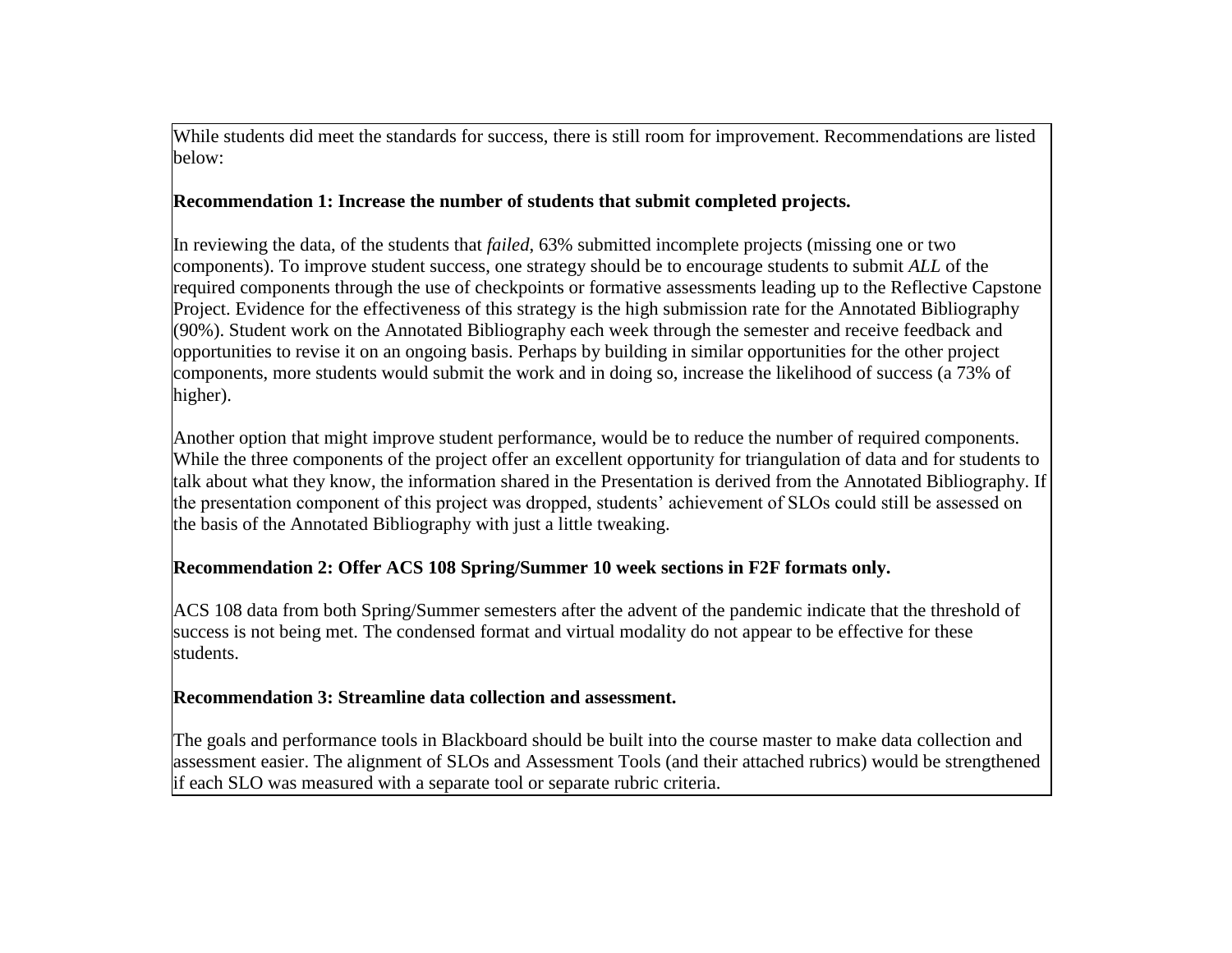### **III. Course Summary and Intended Changes Based on Assessment Results**

1. Based on the previous report's Intended Change(s) identified in Section I above, please discuss how effective the changes were in improving student learning.

As indicated in the previous report, standards for success were met. The changes we recommended were continuous improvement efforts not directly targeting the content or SLOs of this course.

2. Describe your overall impression of how this course is meeting the needs of students. Did the assessment process bring to light anything about student achievement of learning outcomes that surprised you?

Based on the assessment data, this course seems to be meeting the needs to students.

3. Describe when and how this information, including the action plan, was or will be shared with Departmental Faculty.

The results of this assessment and the ACS 108 action plan will be shared with the faculty during a Department meeting.

4.

Intended Change(s)

| <b>Intended Change</b> | Description of the change                                                                                                                                                                     | Rationale                                                                                                                                                                                                                                  | <b>Implementation Date</b> |
|------------------------|-----------------------------------------------------------------------------------------------------------------------------------------------------------------------------------------------|--------------------------------------------------------------------------------------------------------------------------------------------------------------------------------------------------------------------------------------------|----------------------------|
| <b>Assessment Tool</b> | Utilize the Annotated<br>Bibliography as the<br>assessment tool for SLO 1<br>and the Reflective Essay as<br>the assessment tool for SLO<br>2. Utilize separate rubrics to<br>assess each SLO. | Using a separate tool and<br>rubric for each of the SLOs<br>will allow for a cleaner data<br>analysis. Further, reducing<br>the required elements will<br>encourage students to focus<br>on submitting high quality<br>completed projects. | 2022                       |
| Other: Class Offering  | Offer ACS 108                                                                                                                                                                                 | The condensed format and                                                                                                                                                                                                                   | 2021                       |
| Change                 | Spring/Summer 10 week                                                                                                                                                                         | virtual modality do not                                                                                                                                                                                                                    |                            |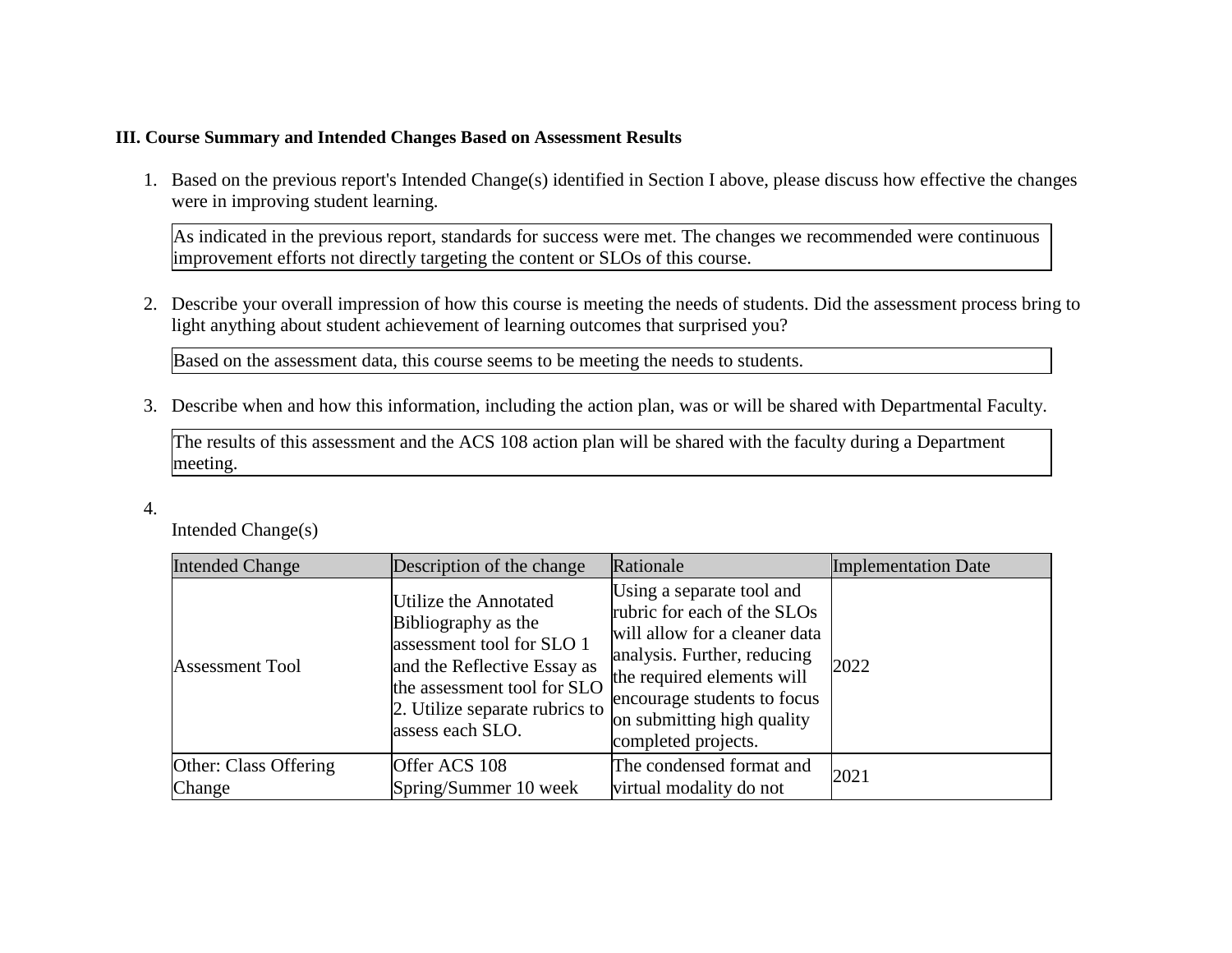|                                    | sections in F2F formats<br>only.              | appear to be effective for<br>these students.                                                        |       |
|------------------------------------|-----------------------------------------------|------------------------------------------------------------------------------------------------------|-------|
| Other: Embedded Data<br>Collection | Streamline data collection<br>and assessment. | Data collection and<br>assessment would be easier<br>using the goals and<br>performance tools in Bb. | 12021 |

5. Is there anything that you would like to mention that was not already captured?

| ×<br>$\sim$<br>$\sim$<br>v |
|----------------------------|
|                            |

## **III. Attached Files**

# [Assessment Data](documents/Data%20for%20ACS%20108%20Assessment%202022%20C%20A%20Copy.xlsx)

| <b>Faculty/Preparer:</b>                                        | Jessica Hale Date: $01/26/2022$  |  |
|-----------------------------------------------------------------|----------------------------------|--|
| <b>Department Chair:</b>                                        | Carrie Krantz Date: 01/27/2022   |  |
| <b>Dean:</b>                                                    | Scott Britten Date: $02/03/2022$ |  |
| <b>Assessment Committee Chair: Shawn Deron Date: 03/03/2022</b> |                                  |  |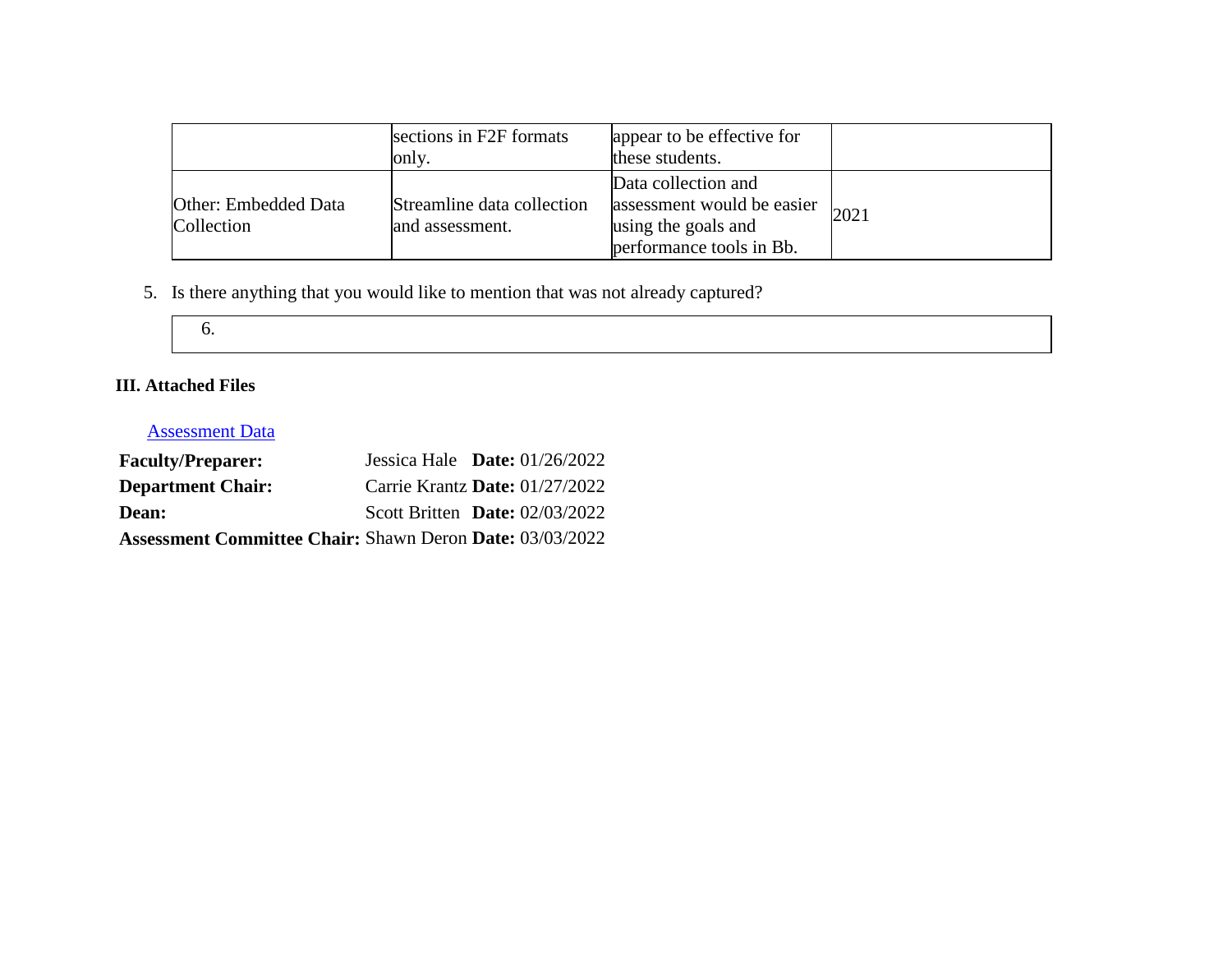**Course Assessment Report Washtenaw Community College**

| Discipline                                           | <b>Course Number</b> | Title                                                   |
|------------------------------------------------------|----------------------|---------------------------------------------------------|
| Academic Skills                                      | 108                  | ACS 108 01/06/2018-<br>Critical Reading and<br>Thinking |
| Division                                             | Department           | <b>Faculty Preparer</b>                                 |
| Humanities, Social and<br><b>Behavioral Sciences</b> | Academic Skills      | Jessica Hale                                            |
| Date of Last Filed Assessment Report                 |                      |                                                         |

### **I. Assessment Results per Student Learning Outcome**

Outcome 1: Employ critical reading strategies using technological tools to analyze complex text and interpret content.

- Assessment Plan
	- o Assessment Tool: Departmentally-created reflective research capstone project
	- o Assessment Date: Winter 2012
	- o Course section(s)/other population: Representative sample of 20% of the enrolled students (approximately 50) selected randomly from the students who finish the capstone project.
	- o Number students to be assessed: Approximately 50 students
	- o How the assessment will be scored: Departmentally-developed rubric
	- o Standard of success to be used for this assessment: 75% of students will score 73% or higher on the reflective research capstone project.
	- o Who will score and analyze the data: Department faculty will blind-score the reflective research capstone project. The data will be analyzed by the department faculty.
- 1. Indicate the Semester(s) and year(s) assessment data were collected for this report.

| Fall (indicate years below) below) | Winter (indicate years) | SP/SU (indicate years)<br>below) |
|------------------------------------|-------------------------|----------------------------------|
| 2017, 2016                         | 2017                    | 2017                             |

2. Provide assessment sample size data in the table below.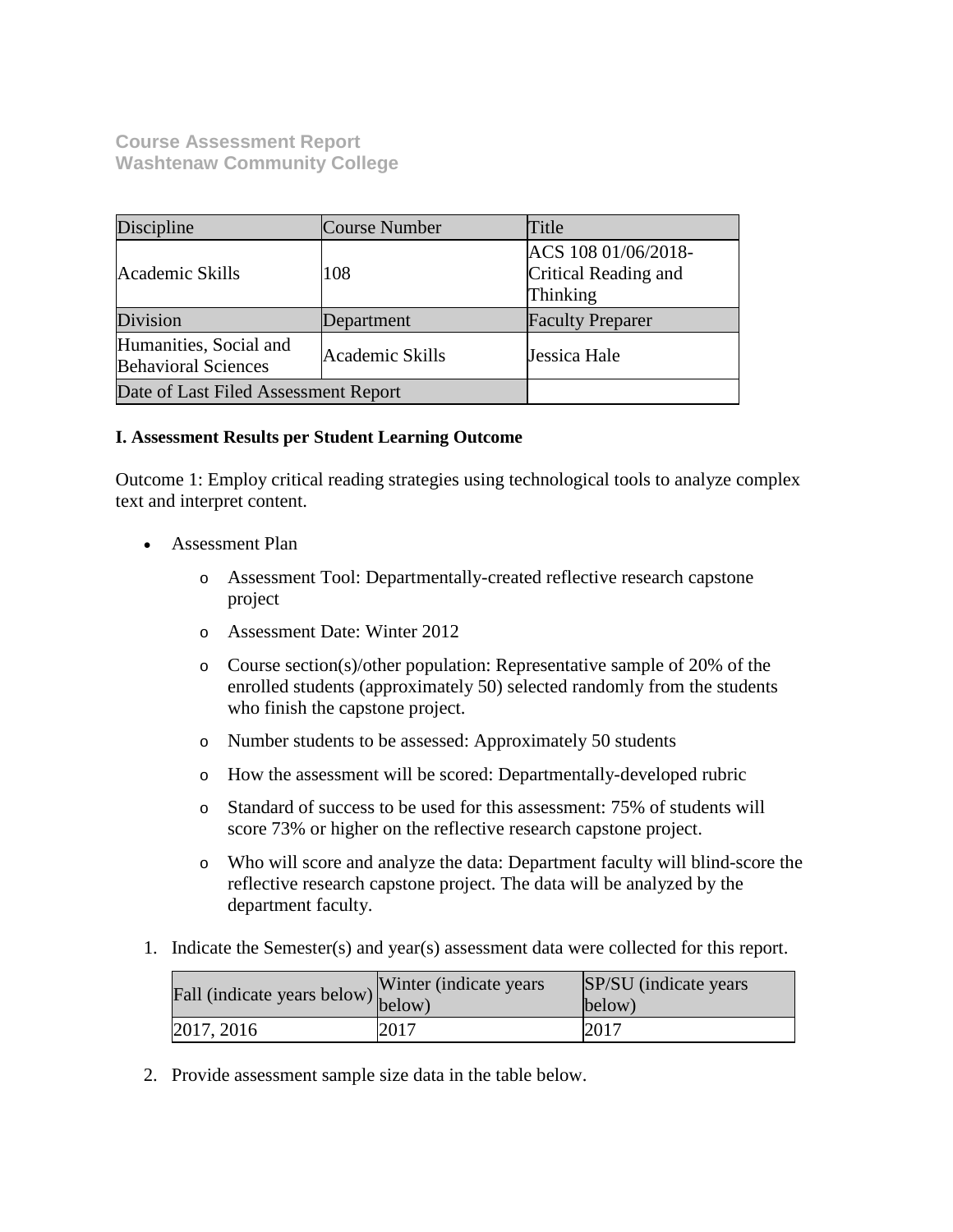| # of students enrolled | # of students assessed |
|------------------------|------------------------|
| 870                    | O34                    |

3. If the number of students assessed differs from the number of students enrolled, please explain why all enrolled students were not assessed, e.g. absence, withdrawal, or did not complete activity.

To increase the power of the assessment results, all of the students assessed between Fall 2016 and Fall 2017 were included in the analysis rather than a random sample of 20%. Students not included did not attempt the final assessment, and students that withdrew from the term or received an incomplete are not included in this data. Additionally, 2 sections of data from Fall 2016 were lost, due to instructor error.

4. Describe how students from all populations (day students on campus, DL, MM, evening, extension center sites, etc.) were included in the assessment based on your selection criteria.

Our assessment plan indicates that we will use a representative sample of 20% of the enrolled students selected randomly from the students who finish the capstone project.

To promote more meaningful results, we decided to include more students in the assessment. To that end, we used the data from 37 sections of ACS 108, including 7 blended sections and 4 distance learning sections.

5. Describe the process used to assess this outcome. Include a brief description of this tool and how it was scored.

The reflective research capstone project is a three-part project in which students are asked to:

- o Compile an annotated bibliography of no less than 10 resources
- o Create and present a narrated PowerPoint presentation of your findings to your instructor (8-10 slides)
- o Create a reflective paper (3-5 pages) addressing the following questions:
	- What are the three ways you've grown the most as a student this semester?
	- What are the three ways you've grown the most as a reader this semester?
	- What are the three ways you've grown the most as a researcher this semester?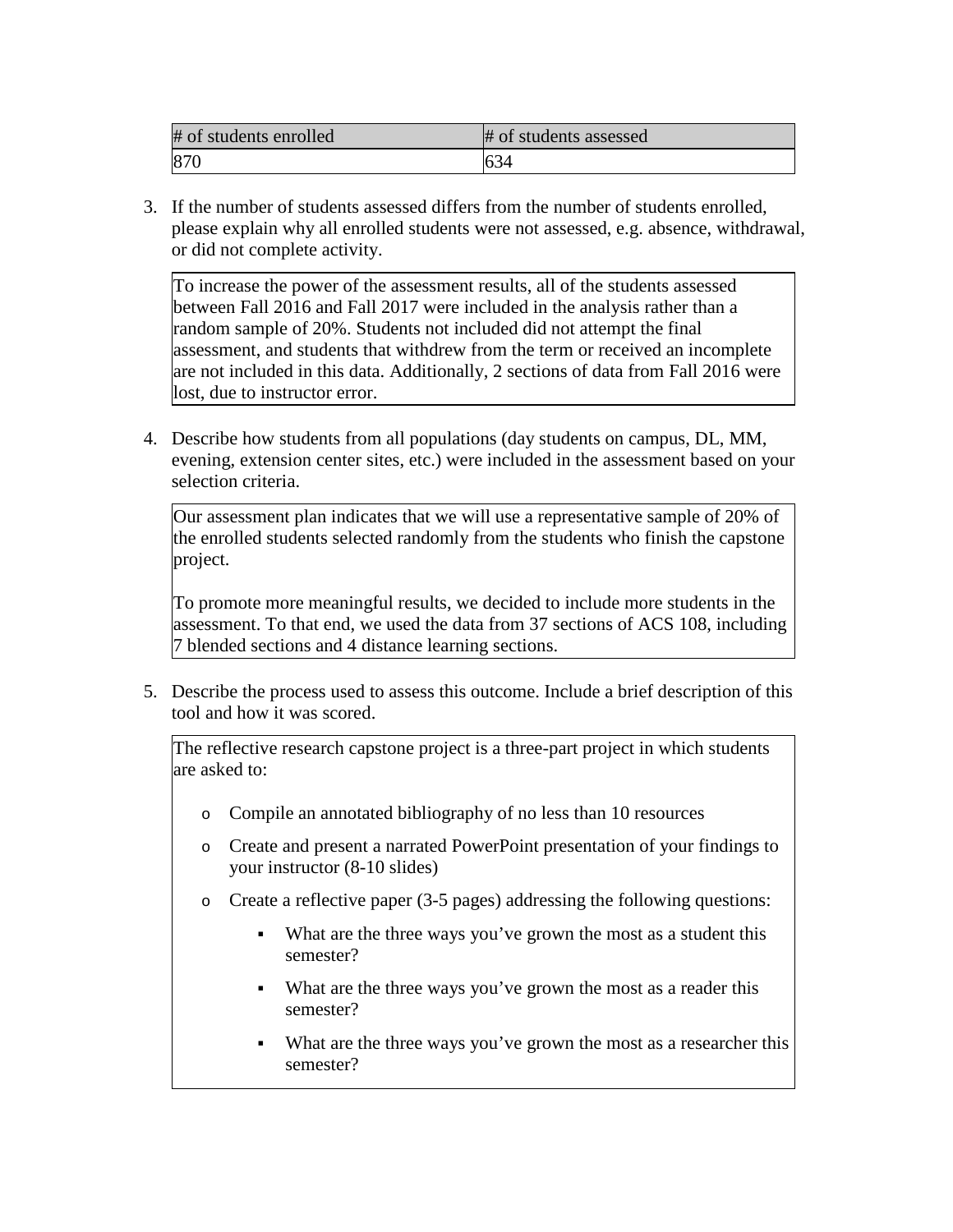The capstone is a graded component of the course. Individual instructors grade each project using 3 rubrics (1 per project component). (See attached rubrics.) The section instructor is responsible for uploading the scores to the ACS Instructor Resource Site. The assessment report preparer downloaded data for each section from there, compiled it, and proceeded with data analysis.

6. Briefly describe assessment results based on data collected for this outcome and tool during the course assessment. Discuss the extent to which students achieved this learning outcome and indicate whether the standard of success was met for this outcome and tool.

Met Standard of Success: Yes

For all of the included sections, the percentage of students with a score of 73% or greater was **82.52%** (524/635).

The overall average score on the reflective research capstone project was **86.93%.**

- o The average score for the reflection portion of the project was **88% (21.19/24).**
- o The average score for the presentation portion of the project was **85% (25.49/30).**
- o The average score for the annotated bibliography portion of the project was **87% (18.35/21).**

## **The standard for success was met.**

For blended sections, the percentage of students with a score of 73% or greater was **87%** (77/89).

The overall average score on the reflective research capstone project was **87%.**

- o The average score for the reflection portion of the project was **88% (21.07/24).**
- o The average score for the presentation portion of the project was **89% (25.34/30).**
- o The average score for the annotated bibliography portion of the project was **84% (18.63/21).**

**The standard for success was met.**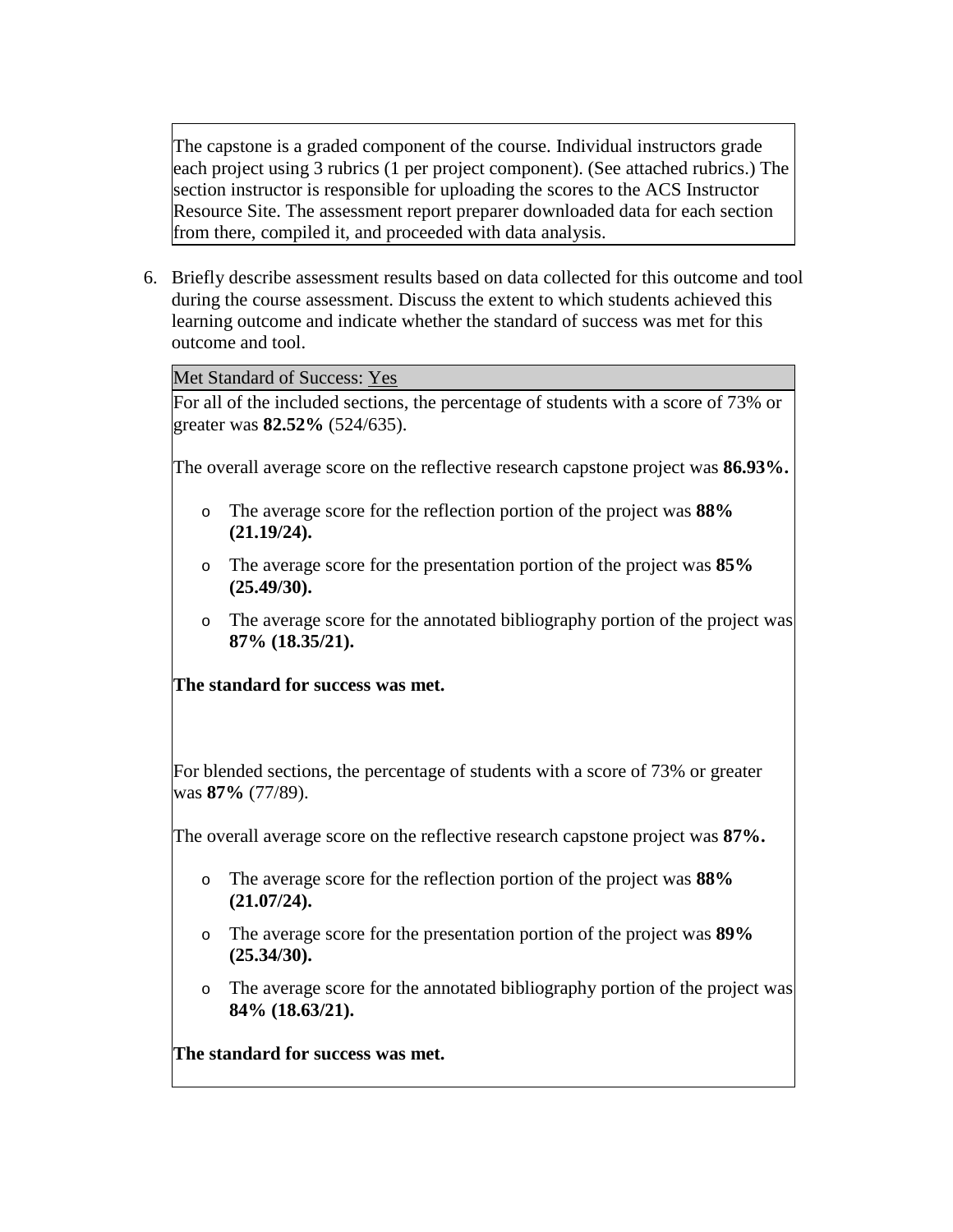For the DL sections, the percentage of students with a score of 73% or greater was **82%** (45/55).

The overall average score on the reflective research capstone project was **84%.**

- o The average score for the reflection portion of the project was **86% (20.65/24).**
- o The average score for the presentation portion of the project was **80% (24.15/30).**
- o The average score for the annotated bibliography portion of the project was **87% (18.20/21).**

## **The standard for success was met.**

7. Based on your interpretation of the assessment results, describe the areas of strength in student achievement of this learning outcome.

Based on this assessment, the threshold for learning outcome achievement was met. The project instructions and rubric seemed to guide students to effectively achieve the course outcomes across sections and modalities (face-to-face, blended, and online). In addition, the instructions and rubric provide continuity between instructors.

8. Based on your analysis of student performance, discuss the areas in which student achievement of this learning outcome could be improved. If student met standard of success, you may wish to identify your plans for continuous improvement.

Students met the standard for success for this course. The data reflect that requiring students to present through recording narration (rather than presenting to the class) had a positive effect on the average score for presentations in the faceto-face sections when compared to the previous assessment (85% v. 80%). As no blended or DL courses were offered at the time of the last assessment, no meaningful conclusions can be drawn on how a recorded presentation affected success.

In our last assessment report we also discussed the need for ongoing training for ACS 108 instructors on technology and rubrics. Since this training has been in place, the consistency of data available for analysis has increased (hence the large sample size for this report). We will continue these trainings to work toward even greater consistency in terms of grading and assessment data compilation.

For the future, we have begun investigating whether or not these same outcomes could be measured using a different assessment tool. Rather than the capstone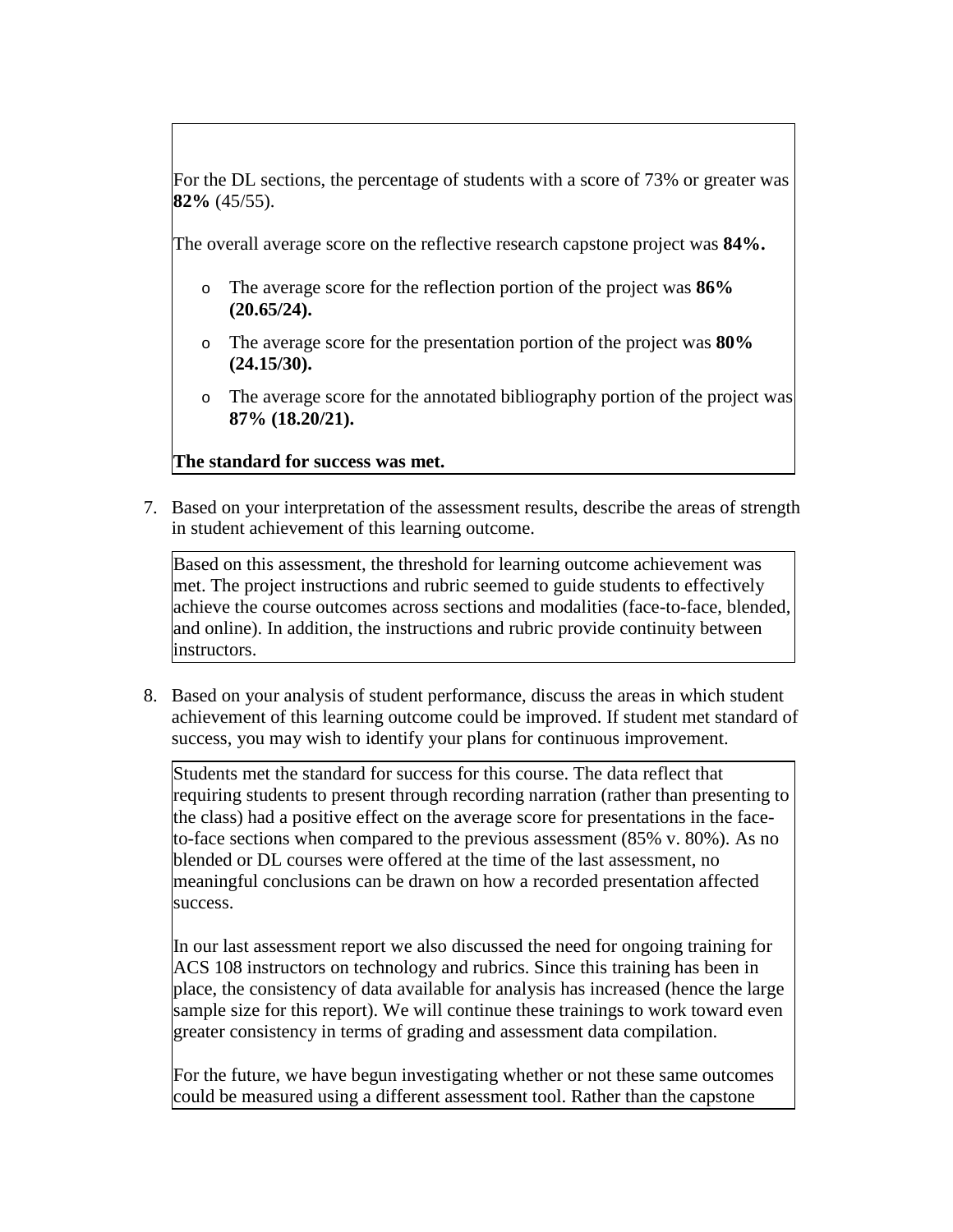project, which is a very intensive project for both students and instructors, we are considering creating a departmental final exam for ACS 108. Using an exam would reduce grading strain at the end of the term and make compiling the data for assessment easier. That said, many of our students are not strong test-takers, which is why we have historically preferred projects with multiple means of demonstrating mastery of course content.

We are also working to create greater alignment between ACS 107 and 108. As a result, we may modify the final assessment of course outcomes to create a smoother experience for students progressing from ACS 107 to ACS 108.

Outcome 2: Develop critical reading and thinking abilities and apply to college level courses and career development.

- Assessment Plan
	- o Assessment Tool: Departmentally-created reflective research capstone project
	- o Assessment Date: Winter 2012
	- o Course section(s)/other population: Representative sample of 20% of the enrolled students (approximately 50) selected randomly from the students who finish the capstone project.
	- o Number students to be assessed: Approximately 50 students
	- o How the assessment will be scored: Departmentally-developed rubric
	- o Standard of success to be used for this assessment: 75% of students will score 73% or higher on the reflective research capstone project.
	- o Who will score and analyze the data: Departmental faculty will blind-score the reflective research capstone project. Data will be analyzed by departmental faculty.
- 1. Indicate the Semester(s) and year(s) assessment data were collected for this report.

| Fall (indicate years below) below) | Winter (indicate years) | SP/SU (indicate years)<br>below) |
|------------------------------------|-------------------------|----------------------------------|
| 2017, 2016                         | 2017                    | 2017                             |

2. Provide assessment sample size data in the table below.

| # of students enrolled | # of students assessed |
|------------------------|------------------------|
| 870                    | 1634                   |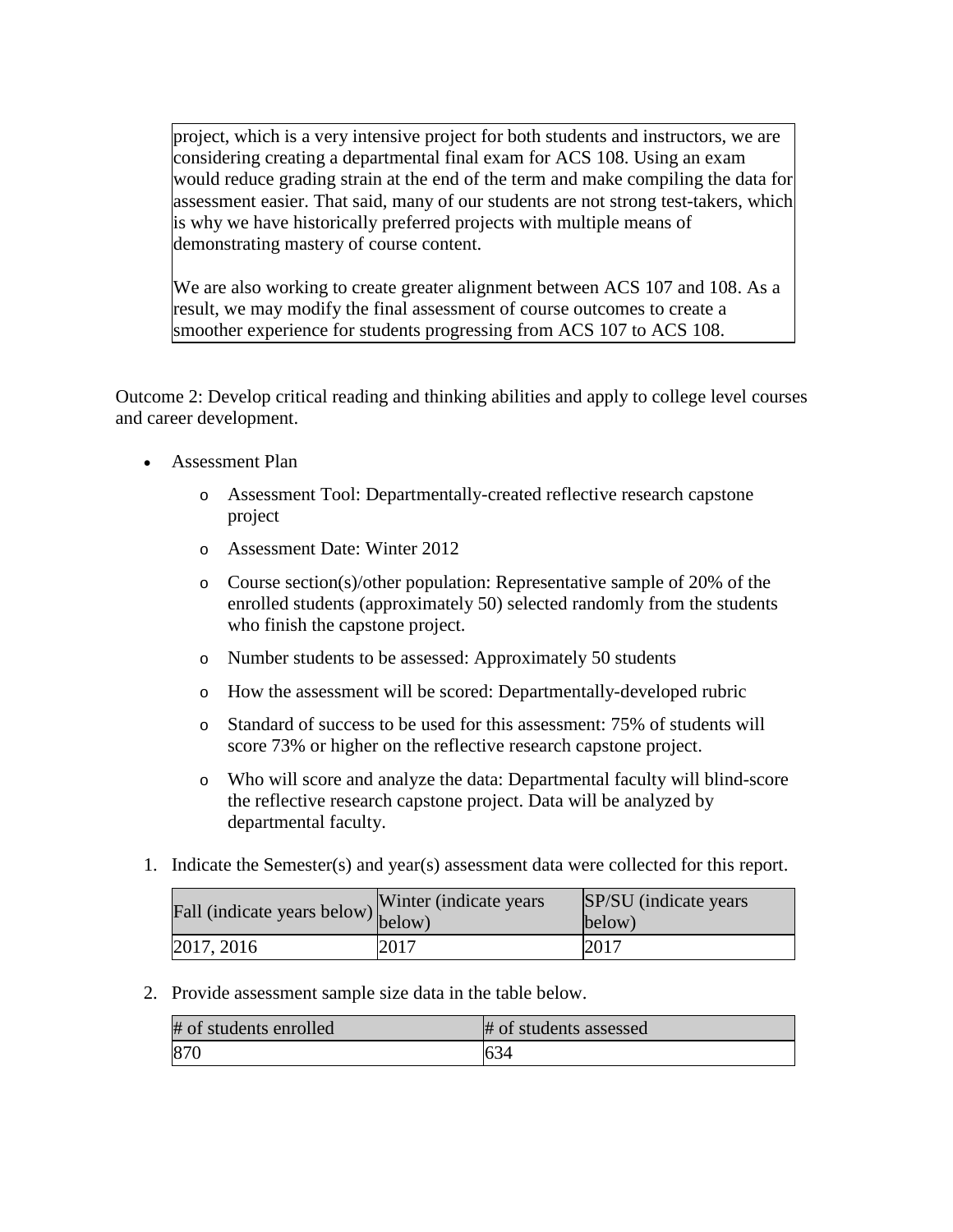3. If the number of students assessed differs from the number of students enrolled, please explain why all enrolled students were not assessed, e.g. absence, withdrawal, or did not complete activity.

To increase the power of the assessment results, all of the students assessed between Fall 2016 and Fall 2017 were included in the analysis rather than a random sample of 20%. Students not included did not attempt the final assessment, and students that withdrew from the term or received an incomplete are not included in this data. Additionally, 2 sections of data from Fall 2016 were lost, due to instructor error.

4. Describe how students from all populations (day students on campus, DL, MM, evening, extension center sites, etc.) were included in the assessment based on your selection criteria.

Our assessment plan indicates that we will use a representative sample of 20% of the enrolled students selected randomly from the students who finish the capstone project. To promote more meaningful results, we decided to include more students in the assessment. To that end, we used the data from 37 sections of ACS 108, including 7 blended sections and 4 distance learning sections.

5. Describe the process used to assess this outcome. Include a brief description of this tool and how it was scored.

The reflective research capstone project is a three-part project in which students are asked to:

- o Compile an annotated bibliography of no less than 10 resources
- o Create and present a narrated PowerPoint presentation of your findings to your instructor (8-10 slides)
- o Create a reflective paper (3-5 pages) addressing the following questions:
	- o What are the three ways you've grown the most as a student this semester?
	- o What are the three ways you've grown the most as a reader this semester?
	- o What are the three ways you've grown the most as a researcher this semester?

The capstone is a graded component of the course. Individual instructors grade each project using 3 rubrics (1 per project component). (See attached rubrics.) The section instructor is responsible for uploading the scores to the ACS Instructor Resource Site. The assessment report preparer downloaded data for each section from there, compiled it, and proceeded with data analysis.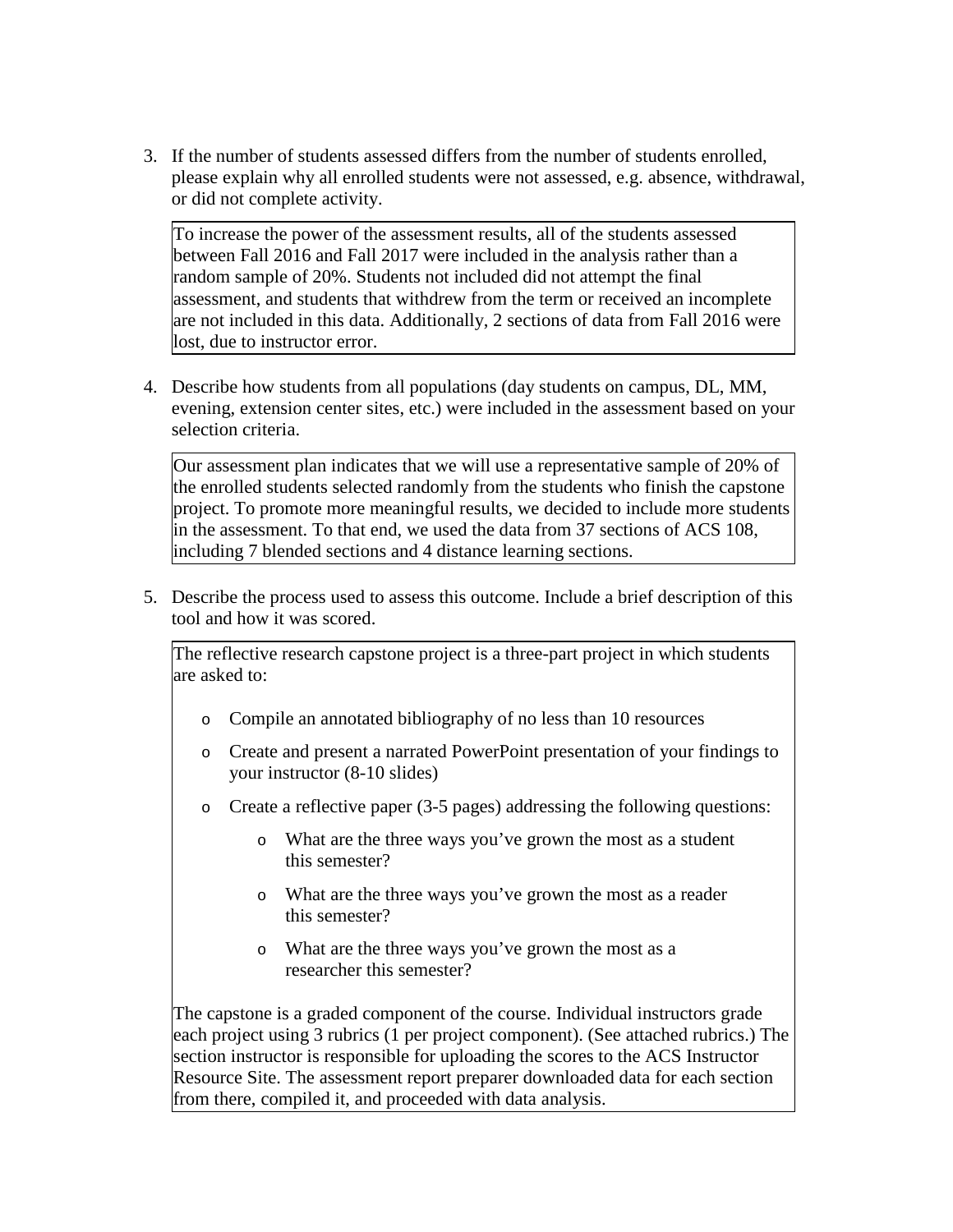6. Briefly describe assessment results based on data collected for this outcome and tool during the course assessment. Discuss the extent to which students achieved this learning outcome and indicate whether the standard of success was met for this outcome and tool.

Met Standard of Success: Yes

For all of the included sections, the percentage of students with a score of 73% or greater was **82.52%** (524/635).

The overall average score on the reflective research capstone project was **86.93%.**

- o The average score for the reflection portion of the project was **88% (21.19/24).**
- o The average score for the presentation portion of the project was **85% (25.49/30).**
- o The average score for the annotated bibliography portion of the project was **87% (18.35/21).**

**The standard for success was met.**

For blended sections, the percentage of students with a score of 73% or greater was **87%** (77/89).

The overall average score on the reflective research capstone project was **87%.**

- o The average score for the reflection portion of the project was **88% (21.07/24).**
- o The average score for the presentation portion of the project was **89% (25.34/30).**
- o The average score for the annotated bibliography portion of the project was **84% (18.63/21).**

**The standard for success was met.**

For the DL sections, the percentage of students with a score of 73% or greater was **82%** (45/55).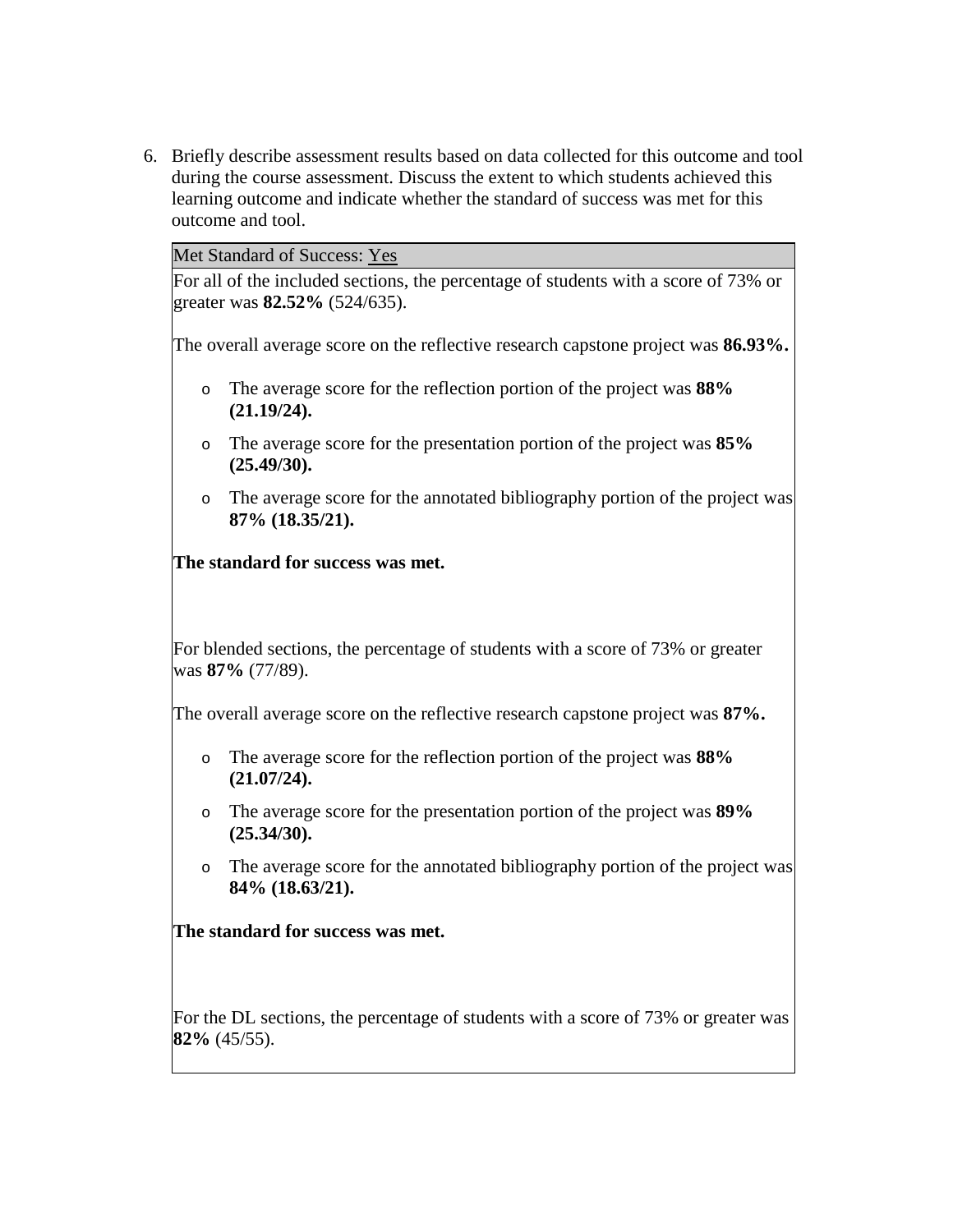The overall average score on the reflective research capstone project was **84%.**

- The average score for the reflection portion of the project was **86% (20.65/24).**
- o The average score for the presentation portion of the project was **80% (24.15/30).**
- o The average score for the annotated bibliography portion of the project was **87% (18.20/21).**

## **The standard for success was met.**

7. Based on your interpretation of the assessment results, describe the areas of strength in student achievement of this learning outcome.

Based on this assessment, the threshold for learning outcome achievement was met. The project instructions and rubric seemed to guide students to effectively achieve the course outcomes across sections and modalities (face-to-face, blended, and online). In addition, the instructions and rubric provide continuity between instructors.

8. Based on your analysis of student performance, discuss the areas in which student achievement of this learning outcome could be improved. If student met standard of success, you may wish to identify your plans for continuous improvement.

Students met the standard for success for this course. The data reflect that requiring students to present through recording narration (rather than presenting to the class) had a positive effect on the average score for presentations in the faceto-face sections when compared to the previous assessment (85% v. 80%). As no blended or DL courses were offered at the time of the last assessment, no meaningful conclusions can be drawn on how a recorded presentation affected success.

In our last assessment report we also discussed the need for ongoing training for ACS 108 instructors on technology and rubrics. Since this training has been in place, the consistency of data available for analysis has increased (hence the large sample size for this report). We will continue these trainings to work toward even greater consistency in terms of grading and assessment data compilation.

For the future, we have begun investigating whether or not these same outcomes could be measured using a different assessment tool. Rather than the capstone project, which is a very intensive project for both students and instructors, we are considering creating a departmental final exam for ACS 108. Using an exam would reduce grading strain at the end of the term and make compiling the data for assessment easier. That said, many of our students are not strong test-takers, which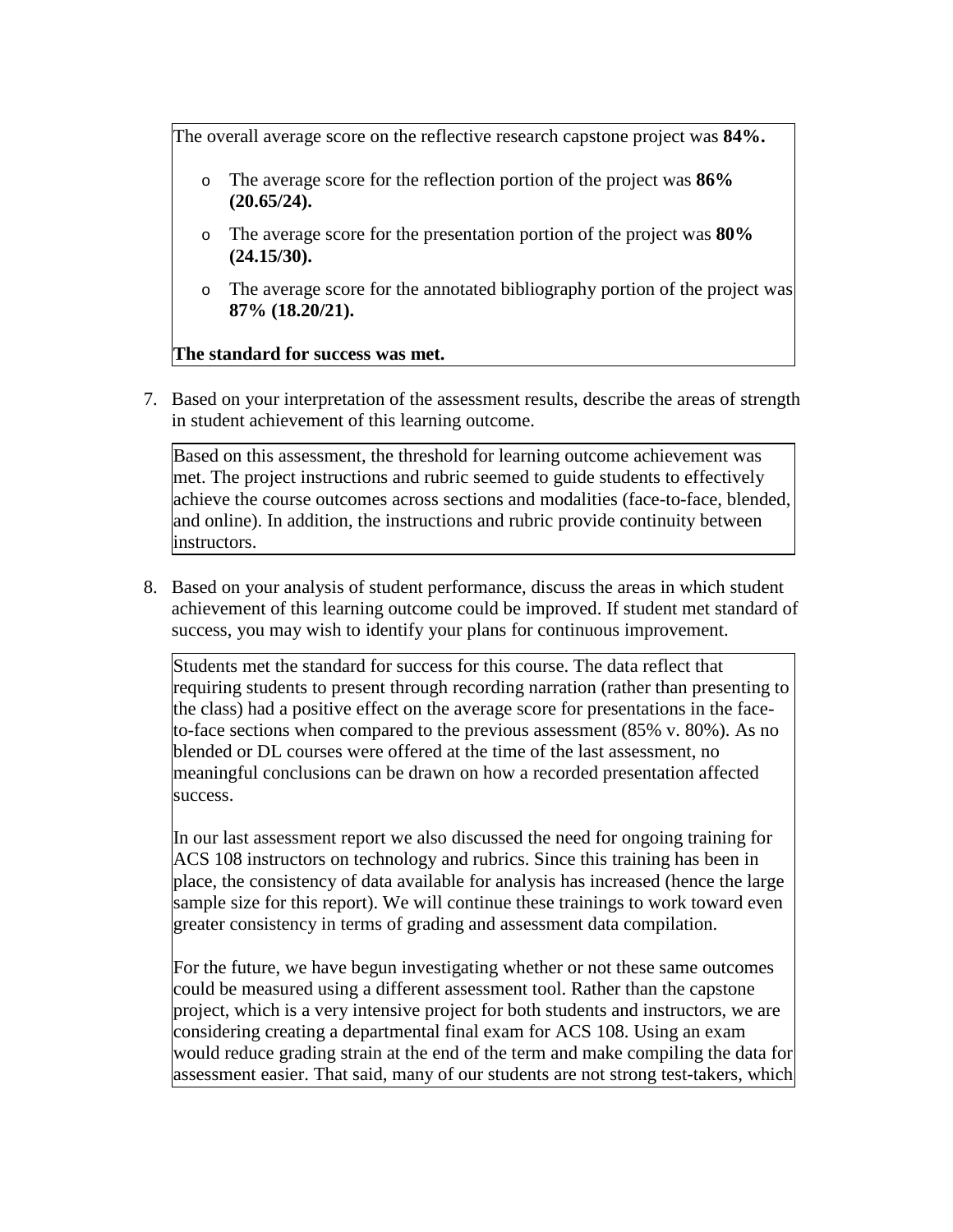is why we have historically preferred projects with multiple means of demonstrating mastery of course content.

We are also working to create greater alignment between ACS 107 and 108. As a result, we may modify the final assessment of course outcomes to create a smoother experience for students progressing from ACS 107 to ACS 108.

## **II. Course Summary and Action Plans Based on Assessment Results**

1. Describe your overall impression of how this course is meeting the needs of students. Did the assessment process bring to light anything about student achievement of learning outcomes that surprised you?

This course appears to be meeting the needs of the student. As this was the second assessment of the revised learning outcomes for the course, we were pleased to find that the reflective capstone project is still working well. The changes made after the last assessment cycle (namely, requiring a narrated PowerPoint rather than an in-class presentation), increased the average score on that component of the project. As a result, we are pleased with the results of the change.

While we are pleased with the results of the assessment, we would like to investigate another form of assessment that is less grading intensive. In addition, we would like to continue instructor assessment and technology training, as we believe that has played an important role in building strong department assessment procedures and tools. We hope to also explore how to better align the learning outcomes, course objectives, and assessment tools between ACS 107 and ACS 108.

2. Describe when and how this information, including the action plan, was or will be shared with Departmental Faculty.

The results of this assessment and the ACS 108 action plan will be shared with the faculty during a Department meeting.

3.

Intended Change(s)

| <b>Intended Change</b> | Description of the<br>change                                                                                  | Rationale                               | Implementation<br>Date |
|------------------------|---------------------------------------------------------------------------------------------------------------|-----------------------------------------|------------------------|
| <b>Assessment Tool</b> | We will investigate The existing<br>alternative<br>assessment tools<br>and administer them requires extensive | assessment tool is<br>very thorough and | 2018                   |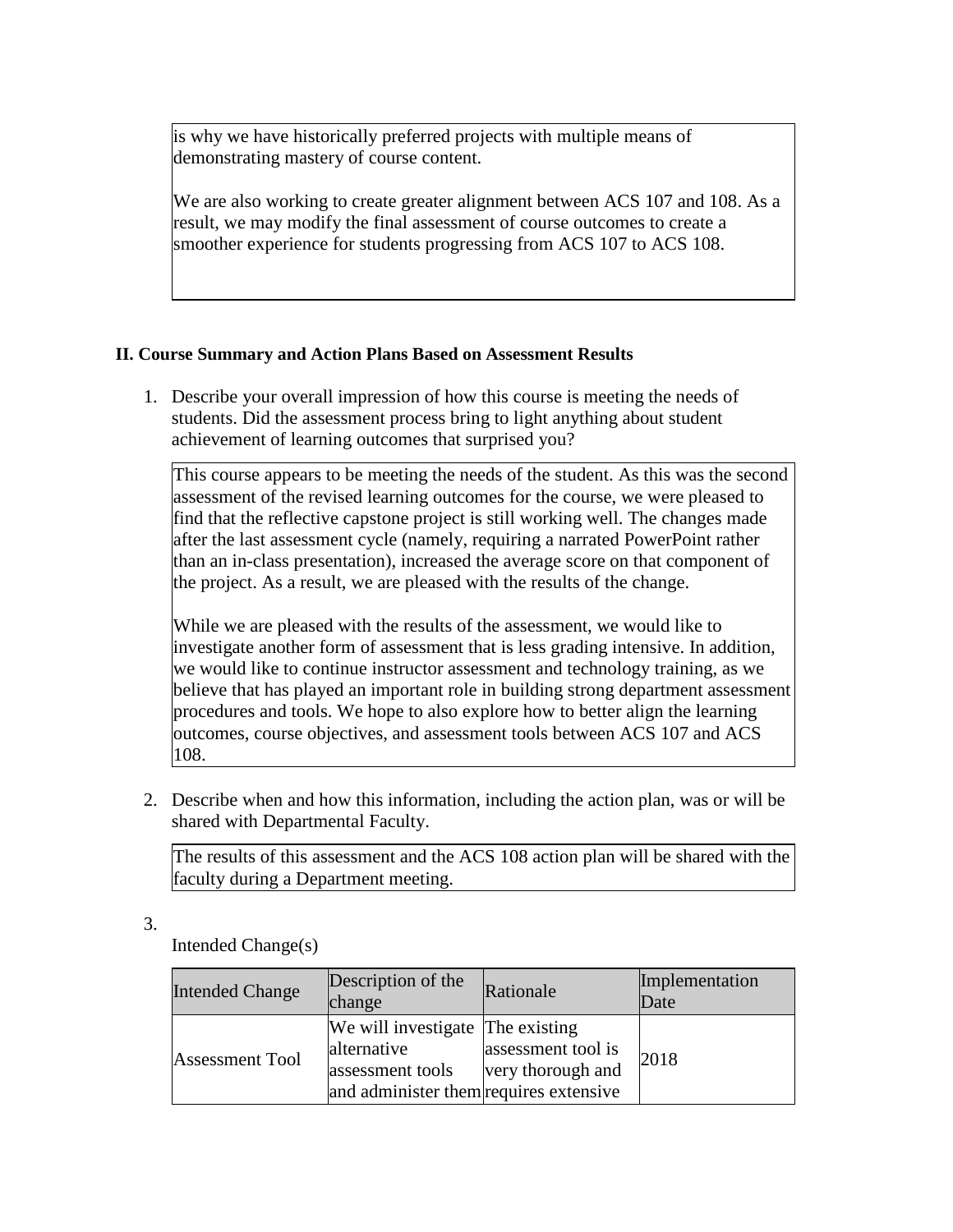| in addition to the  | grading. This can be |  |
|---------------------|----------------------|--|
| existing instrument | overwhelming for     |  |
| to look for score   | instructors at the   |  |
| alignment.          | end of the semester. |  |
|                     | We would like to     |  |
|                     | see if there is      |  |
|                     | another instrument   |  |
|                     | that we feel can     |  |
|                     | measure student      |  |
|                     | learning as          |  |
|                     | accurately as our    |  |
|                     | current tool while   |  |
|                     | requiring less       |  |
|                     | instructor time.     |  |

4. Is there anything that you would like to mention that was not already captured?

$$
5.
$$

## **III. Attached Files**

| Data                                                               |                                        |                         |
|--------------------------------------------------------------------|----------------------------------------|-------------------------|
| <b>Instructions Rubrics</b>                                        |                                        |                         |
| <b>Additional Preparation Materials for Final Project</b>          |                                        |                         |
| <b>Faculty/Preparer:</b>                                           | Jessica Hale                           | <b>Date:</b> 01/08/2018 |
| <b>Department Chair:</b>                                           | Jessica Hale                           | <b>Date:</b> 01/08/2018 |
| <b>Dean:</b>                                                       | Kristin Good <b>Date:</b> $01/09/2018$ |                         |
| <b>Assessment Committee Chair: Michelle Garey Date: 02/26/2018</b> |                                        |                         |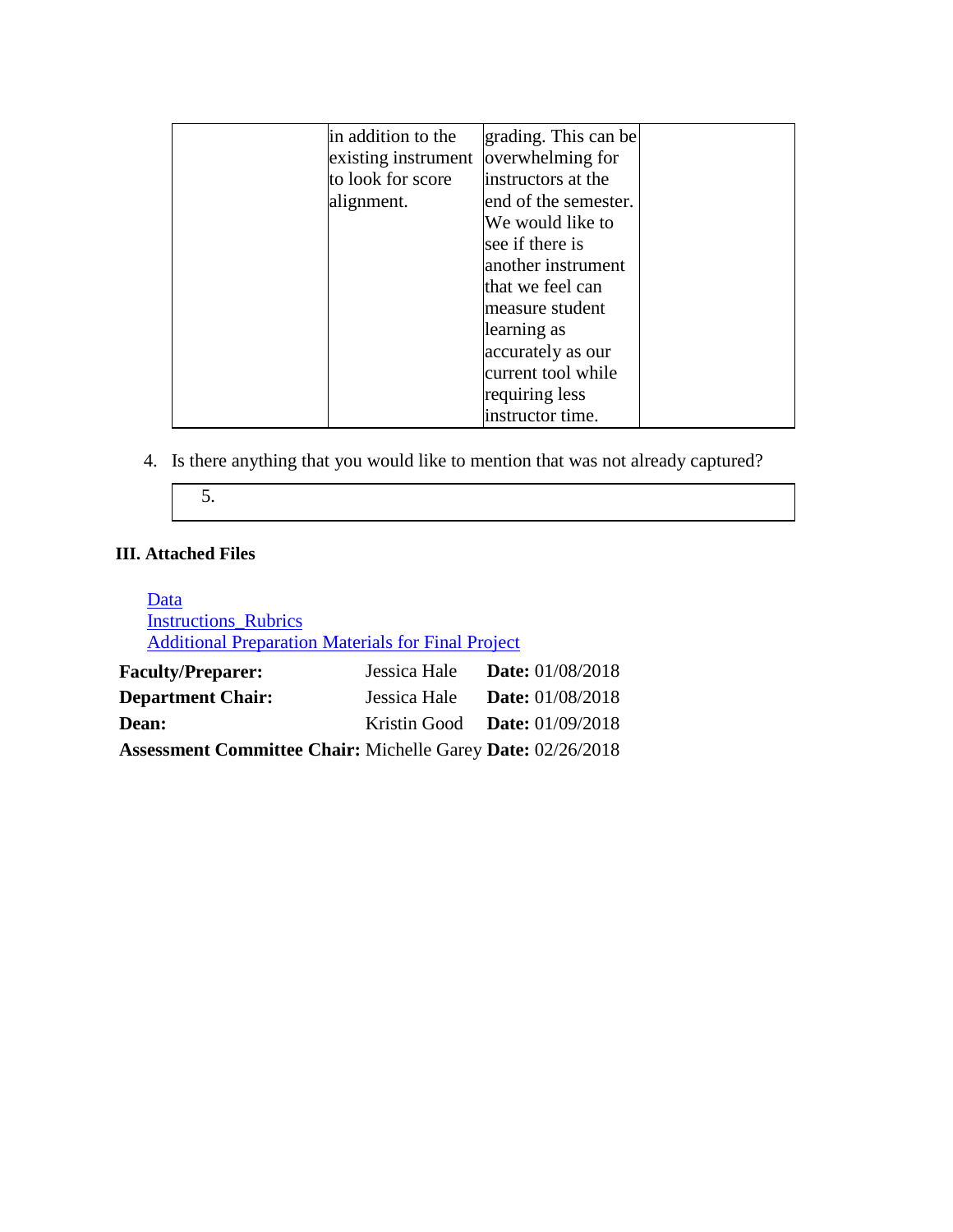**Course Assessment Report Washtenaw Community College**

| Discipline                                           | <b>Course Number</b> | Title                                                   |
|------------------------------------------------------|----------------------|---------------------------------------------------------|
| Academic Skills                                      | 108                  | ACS 108 05/19/2015-<br>Critical Reading and<br>Thinking |
| Division                                             | Department           | <b>Faculty Preparer</b>                                 |
| Humanities, Social and<br><b>Behavioral Sciences</b> | Academic Skills      | Jessica Hale                                            |
| Date of Last Filed Assessment Report                 |                      |                                                         |

### **I. Assessment Results per Student Learning Outcome**

Outcome 1: Employ critical reading strategies using technological tools to analyze complex text and interpret content.

- Assessment Plan
	- o Assessment Tool: Departmentally-created reflective research capstone project
	- o Assessment Date: Winter 2012
	- o Course section(s)/other population: Representative sample of 20% of the enrolled students (approximately 50) selected randomly from the students who finish the capstone project.
	- o Number students to be assessed: Approximately 50 students
	- o How the assessment will be scored: Departmentally-developed rubric
	- o Standard of success to be used for this assessment: 75% of students will score 73% or higher on the reflective research capstone project.
	- o Who will score and analyze the data: Department faculty will blind-score the reflective research capstone project. The data will be analyzed by the department faculty.
- 1. Indicate the Semester(s) and year(s) assessment data were collected for this report.

| Fall (indicate years below) below) | Winter (indicate years) | SP/SU (indicate years)<br>below) |
|------------------------------------|-------------------------|----------------------------------|
|                                    | 2015                    |                                  |

2. Provide assessment sample size data in the table below.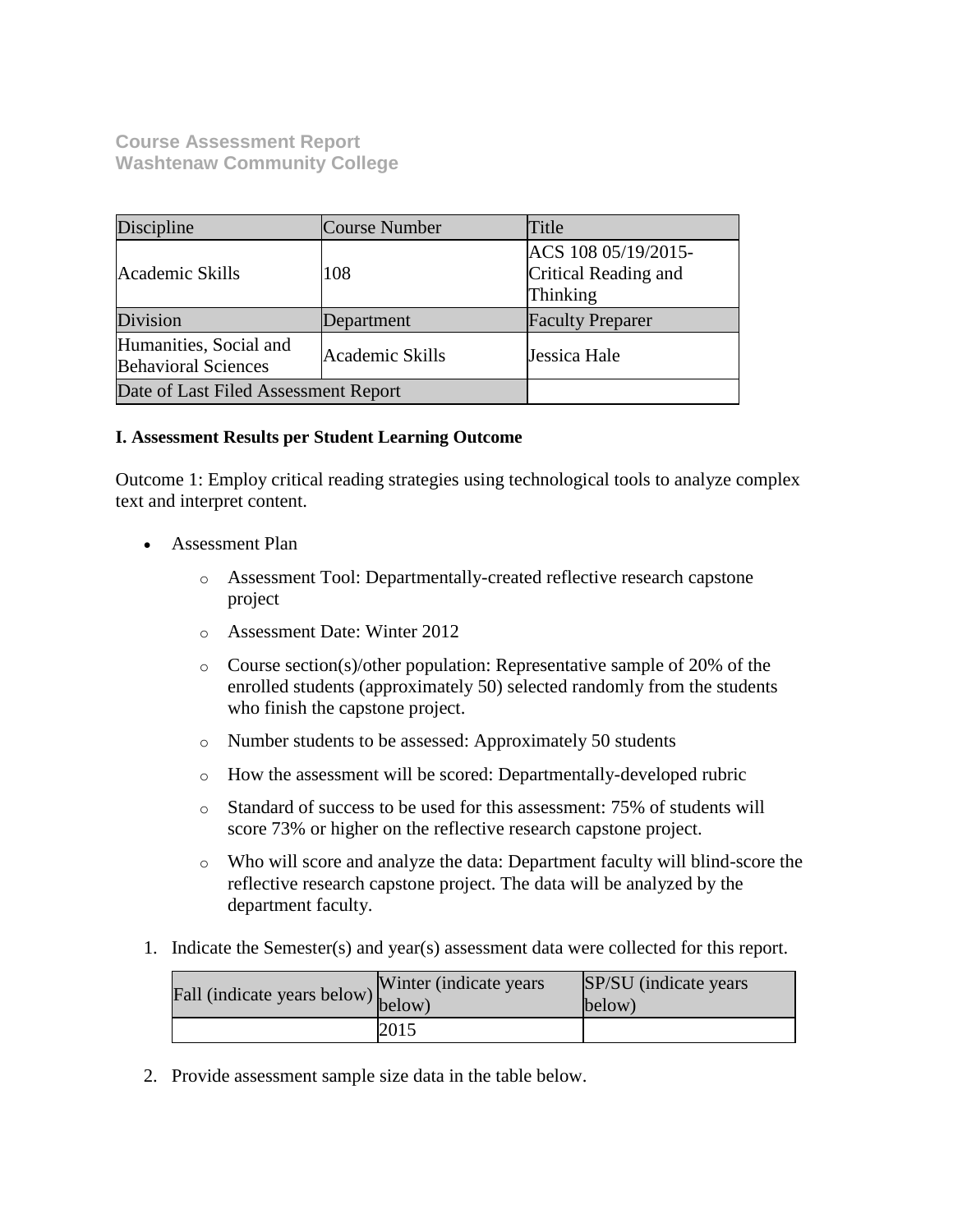| # of students enrolled | # of students assessed |
|------------------------|------------------------|
|                        | 143                    |

3. If the number of students assessed differs from the number of students enrolled, please explain why all enrolled students were not assessed, e.g. absence, withdrawal, or did not complete activity.

|            | Data collected and analyzed for the Winter 2015 semester as follows: |
|------------|----------------------------------------------------------------------|
|            | <b>Total Assessed: 143</b>                                           |
| Section 01 |                                                                      |
| $\circ$    | Total enrolled: 23                                                   |
| $\circ$    | Total assessed: 13                                                   |
| $\circ$    | Percent assessed: 52%                                                |
| Section 02 |                                                                      |
| $\circ$    | Total enrolled: 24                                                   |
| $\circ$    | Total assessed: 18                                                   |
| $\circ$    | Percent assessed: 75%                                                |
| Section 03 |                                                                      |
| $\circ$    | Total enrolled: 25                                                   |
| $\circ$    | Total assessed: 18                                                   |
| $\circ$    | Percent assessed: 72%                                                |
| Section 04 |                                                                      |
| $\circ$    | Total enrolled: 23                                                   |
| $\circ$    | Total assessed: 18                                                   |
| $\circ$    | Percent assessed: 78%                                                |
| Section 05 |                                                                      |
| $\circ$    | Total enrolled: 23                                                   |
| $\circ$    | Total assessed: 17                                                   |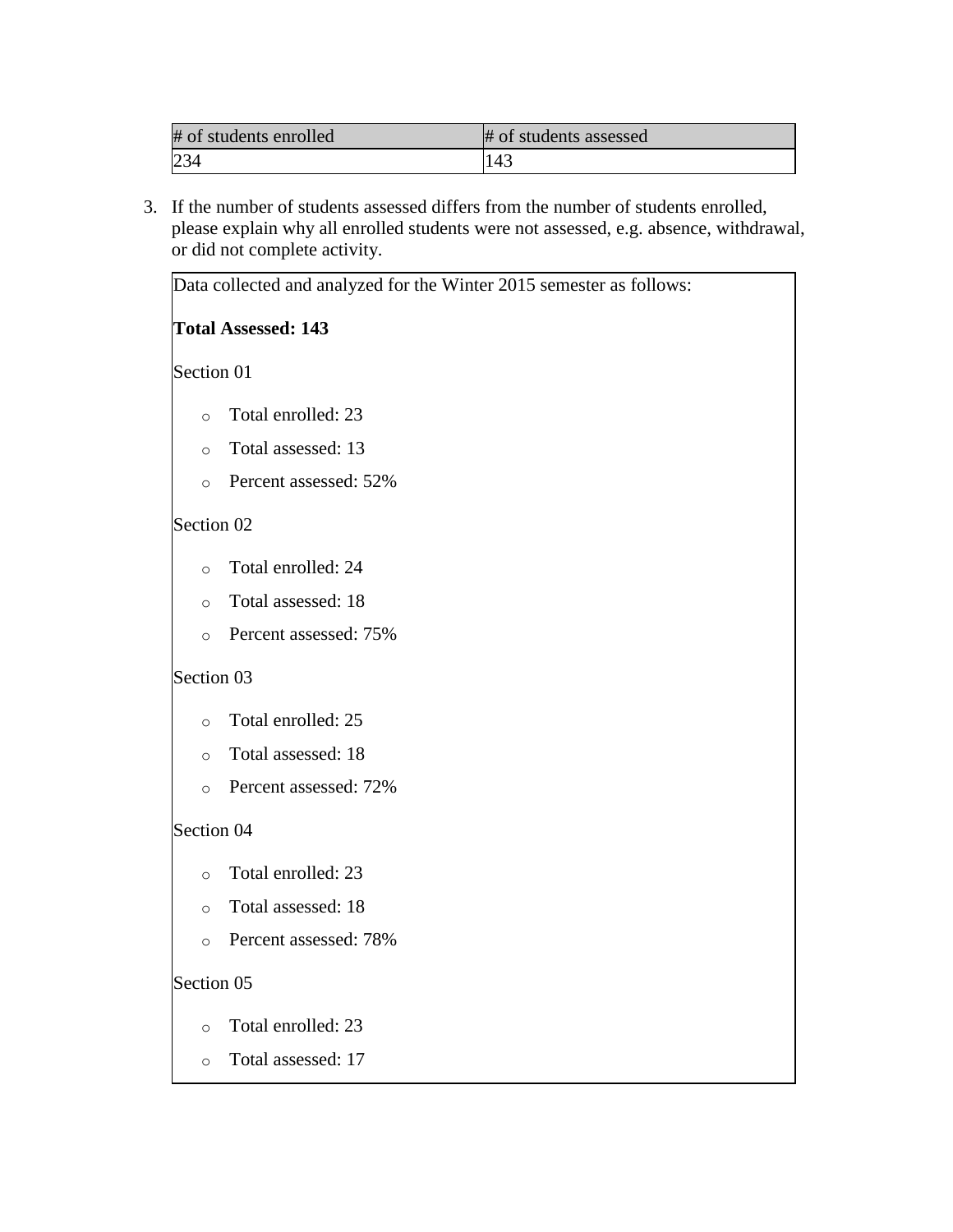```
o Percent assessed: 74%
```
## Section 06

- o Total enrolled: 21
- o Total assessed: 19
- o Percent assessed: 90%

## Section 07

- o Total enrolled: 24
- o Total assessed: 19
- o Percent assessed: 79%

## Section 10

- o Total enrolled: 20
- o Total assessed: 15
- o Percent assessed: 75%

## Section H1

- o Total enrolled: 10
- o Total assessed: 5
- o Percent assessed: 50%
- 4. Describe how students from all populations (day students on campus, DL, MM, evening, extension center sites, etc.) were included in the assessment based on your selection criteria.

Our assessment plan indicates that we will use a representative sample of 20% of the enrolled students selected randomly from the students who finish the capstone project.

To promote more meaningful results, we decided to include more students in the assessment. To that end, we used the data from 9 sections of ACS 108 in Winter 2015.

The differences in the number of students assessed compared to the number enrolled arises because some students were no longer participating in the course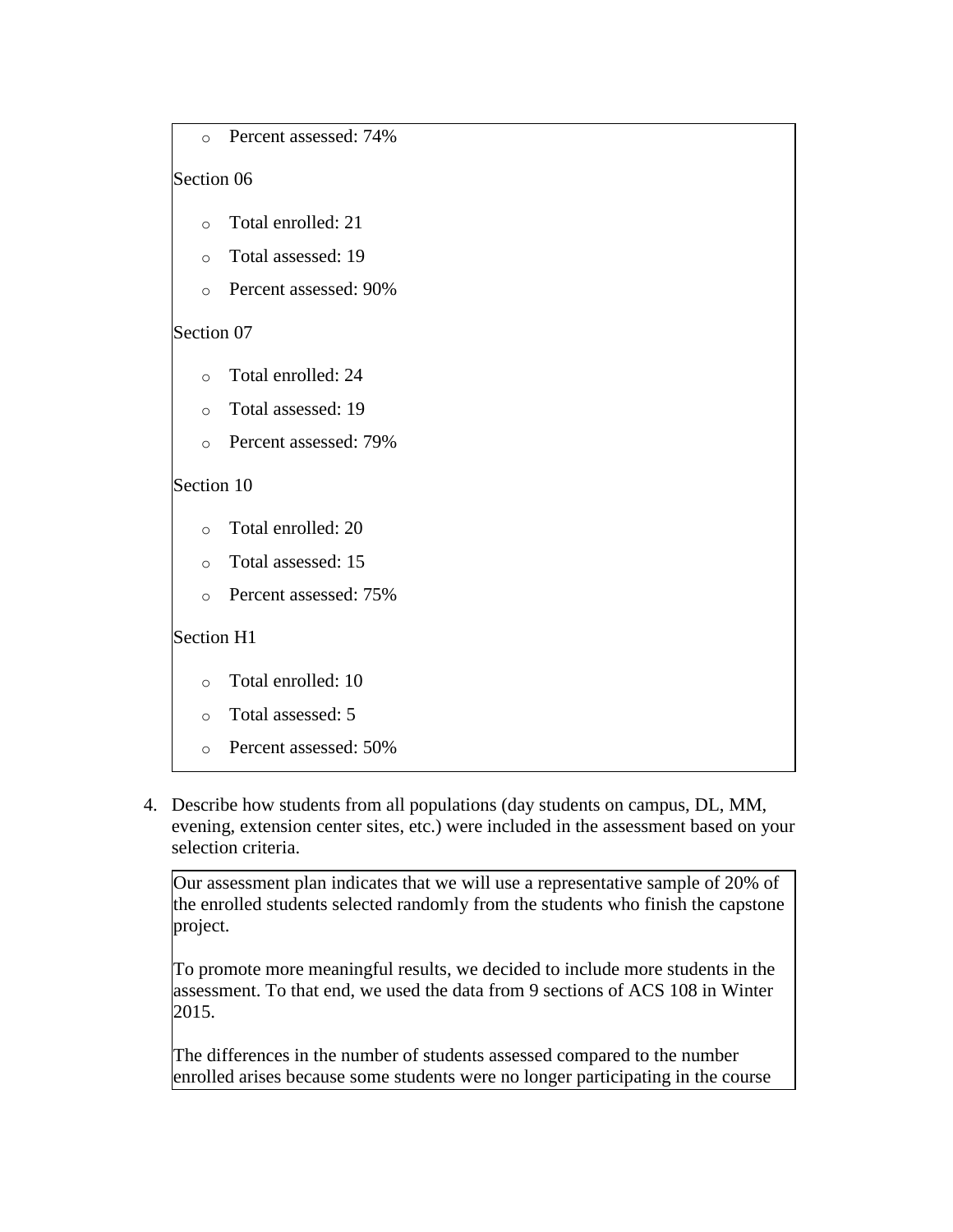when the final project is submitted (either formally through withdrawal or informally by attrition or non-submission).

5. Describe the process used to assess this outcome. Include a brief description of this tool and how it was scored.

The reflective research capstone project is a three-part project in which students are asked to:

- o Compile an annotated bibliography of no less than 10 resources
- o Create and present a PowerPoint presentation of your findings to your class (8-10 slides)
- o Create a reflective paper (3-5 pages) addressing the following questions:
	- What are the three ways you've grown the most as a student this semester?
	- What are the three ways you've grown the most as a reader this semester?
	- What are the three ways you've grown the most as a researcher this semester?

The capstone is a graded component of the course. Individual instructors grade each project using 3 rubrics (1 per project component). (See attached rubrics.)

The section instructor is responsible for uploading the scores to the ACS Instructor Resource Site. The assessment report preparer downloaded data for each section from there, compiled it, and proceeded with data analysis.

6. Briefly describe assessment results based on data collected for this outcome and tool during the course assessment. Discuss the extent to which students achieved this learning outcome and indicate whether the standard of success was met for this outcome and tool.

Met Standard of Success: Yes

The average score on the reflective research capstone project was 82%.

The average score for the reflection portion of the project was 98% (23.43/24).

The average score for the presentation portion of the project was 80% (16.79/21).

The average score for the annotated bibliography portion of the project was 71% (21.43/30).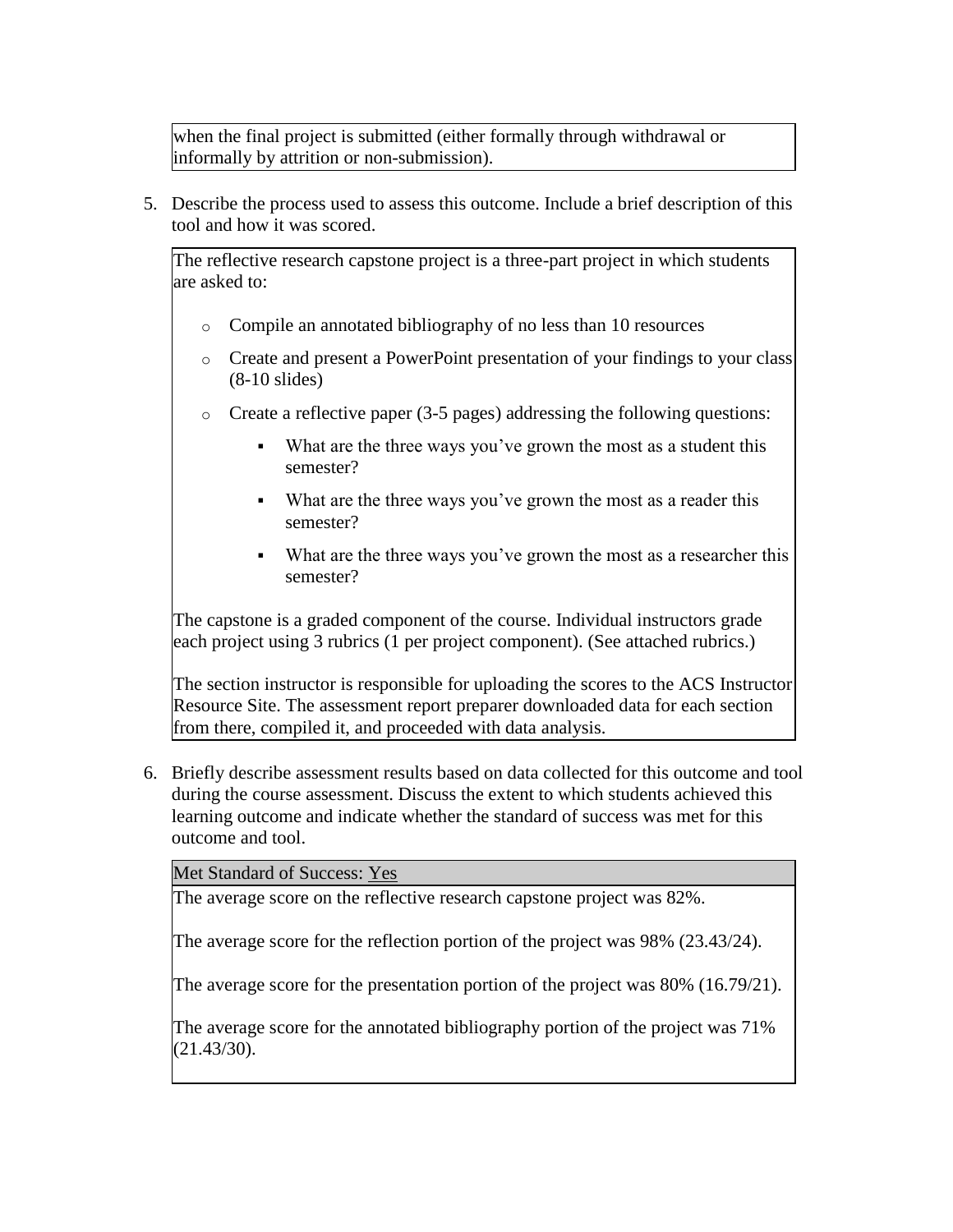The percentage of students with a score of 75% or greater was 75% (107/143)

## **The standard for success was met.**

7. Based on your interpretation of the assessment results, describe the areas of strength in student achievement of this learning outcome.

Based on this assessment, the threshold for learning outcome achievement was met. The project instructions and rubric seemed to guide students to effectively achieve the course outcomes across sections. In addition, the instructions and rubric provided continuity between instructors.

8. Based on your analysis of student performance, discuss the areas in which student achievement of this learning outcome could be improved. If student met standard of success, you may wish to identify your plans for continuous improvement.

Students met the standard for success for this course, but the data revealed that the presentation was the lowest scoring component of the reflective research project. As a result, we will be implementing a new delivery option for this component of the project and providing technological support for this project component in a computer lab during class time.

Additionally, a rubric and technology training session will be offered for ACS 108 instructors during in-service to increase grading continuity between sections and integration of technology.

Outcome 2: Develop critical reading and thinking abilities and apply to college level courses and career development.

- Assessment Plan
	- o Assessment Tool: Departmentally-created reflective research capstone project
	- o Assessment Date: Winter 2012
	- $\circ$  Course section(s)/other population: Representative sample of 20% of the enrolled students (approximately 50) selected randomly from the students who finish the capstone project.
	- o Number students to be assessed: Approximately 50 students
	- o How the assessment will be scored: Departmentally-developed rubric
	- o Standard of success to be used for this assessment: 75% of students will score 73% or higher on the reflective research capstone project.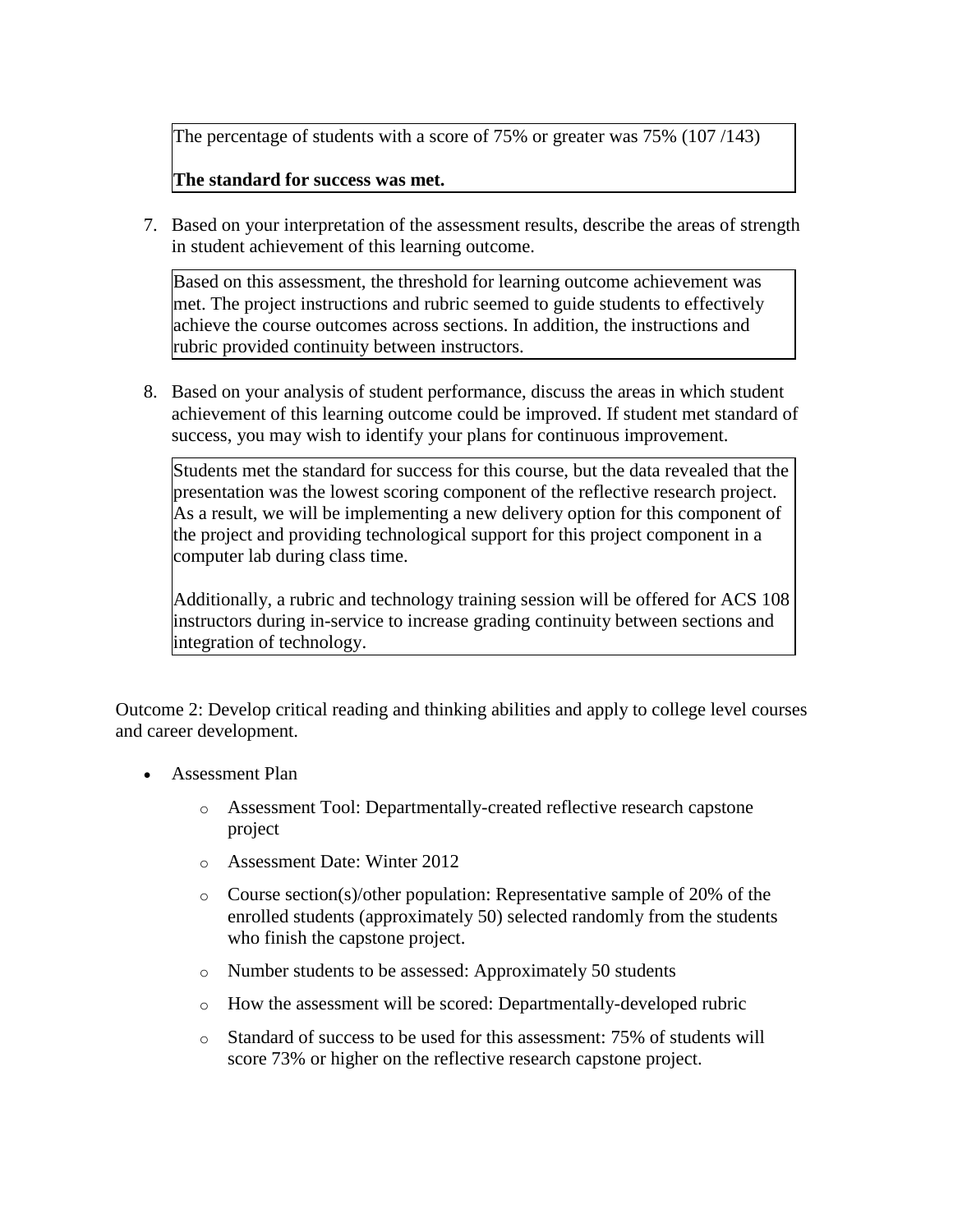- o Who will score and analyze the data: Departmental faculty will blind-score the reflective research capstone project. Data will be analyzed by departmental faculty.
- 1. Indicate the Semester(s) and year(s) assessment data were collected for this report.

| Fall (indicate years below) below) | Winter (indicate years) | SP/SU (indicate years)<br>below) |
|------------------------------------|-------------------------|----------------------------------|
|                                    | 2015                    |                                  |

2. Provide assessment sample size data in the table below.

| # of students enrolled | # of students assessed |
|------------------------|------------------------|
|                        | 143                    |

3. If the number of students assessed differs from the number of students enrolled, please explain why all enrolled students were not assessed, e.g. absence, withdrawal, or did not complete activity.

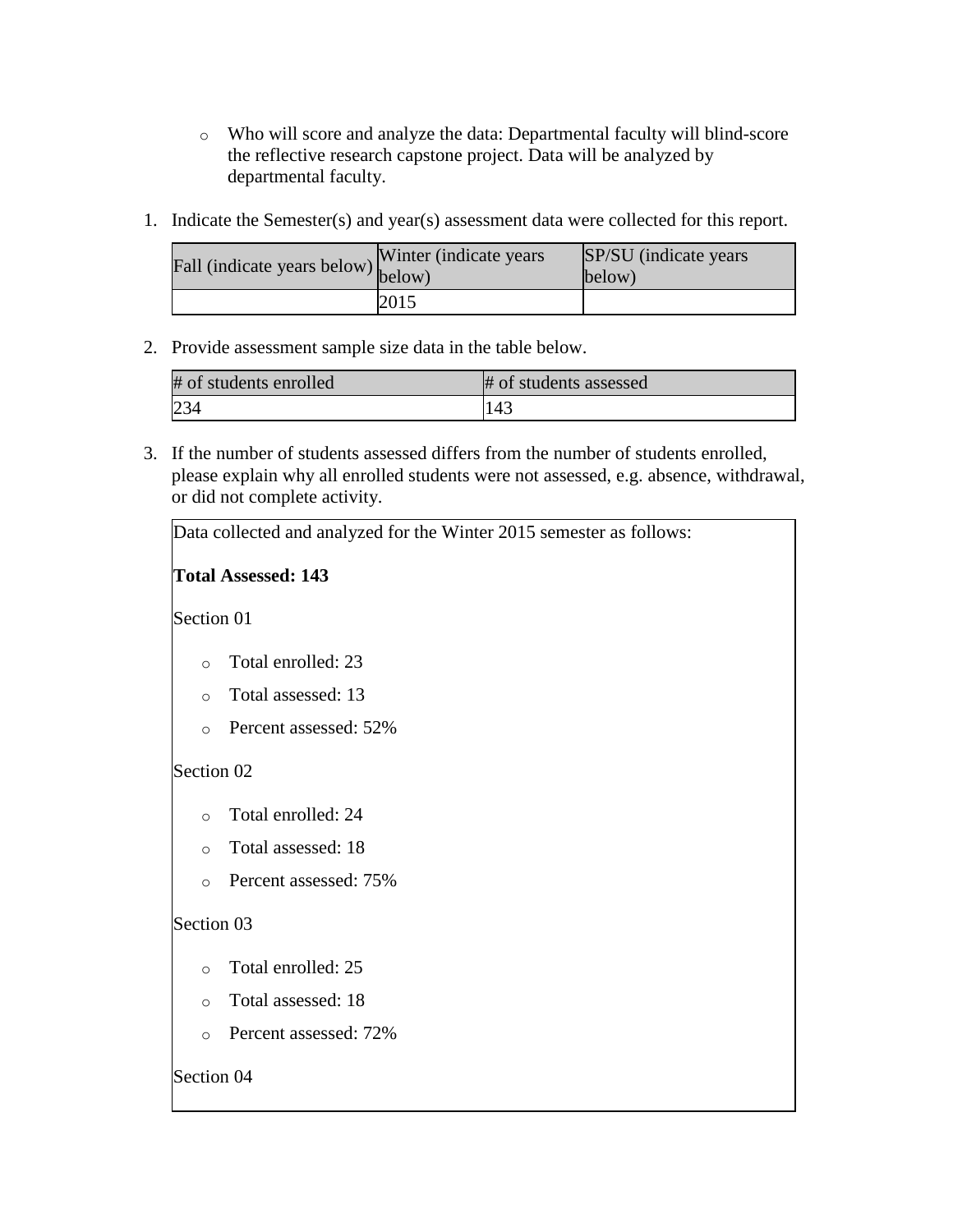- o Total enrolled: 23
- o Total assessed: 18
- o Percent assessed: 78%

### Section 05

- o Total enrolled: 23
- o Total assessed: 17
- o Percent assessed: 74%

### Section 06

- o Total enrolled: 21
- o Total assessed: 19
- o Percent assessed: 90%

### Section 07

- o Total enrolled: 24
- o Total assessed: 19
- o Percent assessed: 79%

### Section 10

- o Total enrolled: 20
- o Total assessed: 15
- o Percent assessed: 75%

### Section H1

- o Total enrolled: 10
- o Total assessed: 5
- o Percent assessed: 50%
- 4. Describe how students from all populations (day students on campus, DL, MM, evening, extension center sites, etc.) were included in the assessment based on your selection criteria.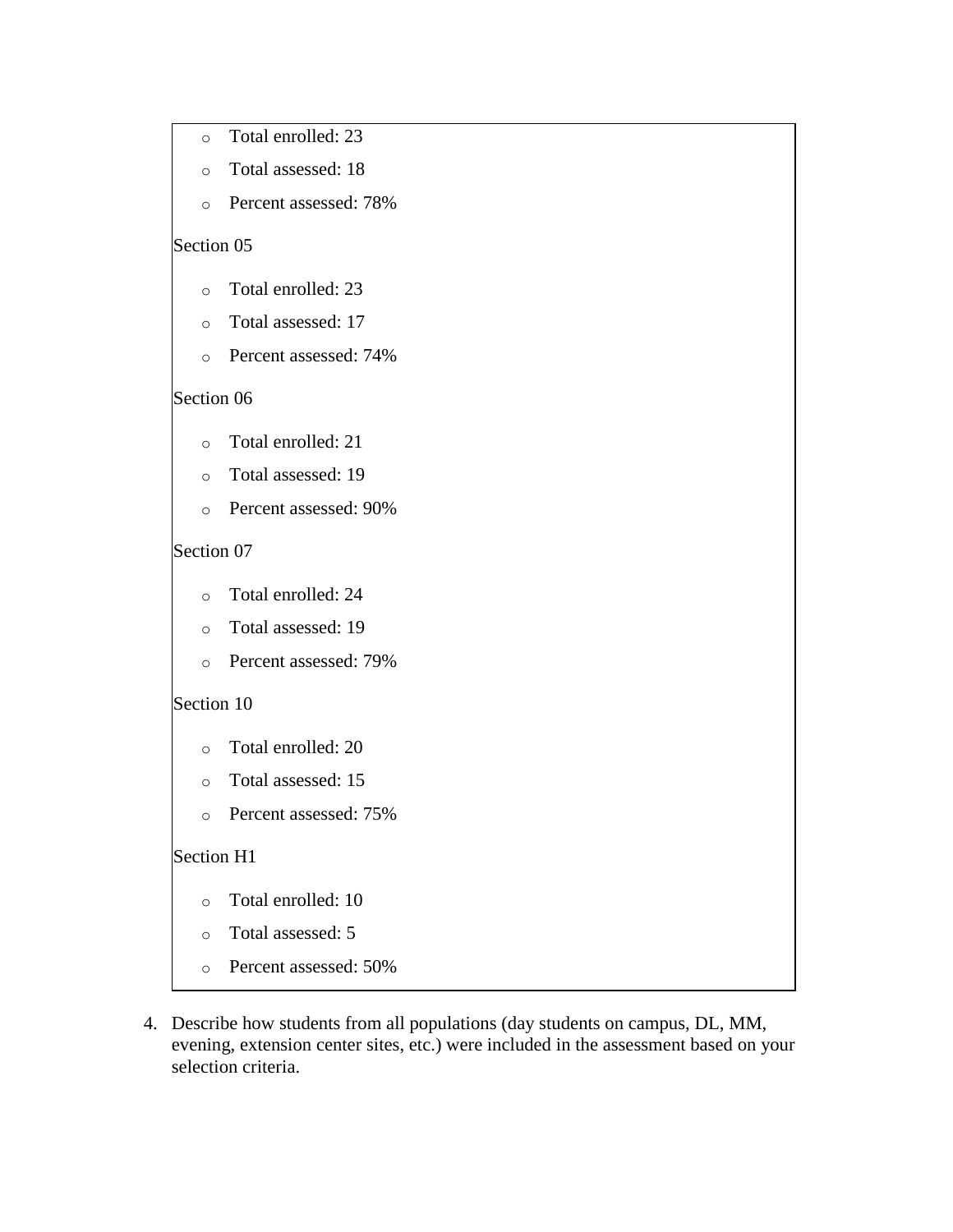Our assessment plan indicates that we will use a representative sample of 20% of the enrolled students selected randomly from the students who finish the capstone project.

To promote more meaningful results, we decided to include more students in the assessment. To that end, we used the data from 9 sections of ACS 108 in Winter 2015.

The differences in the number of students assessed compared to the number enrolled arises because some students were no longer participating in the course when the final project is submitted (either formally through withdrawal or informally by attrition or non-submission).

5. Describe the process used to assess this outcome. Include a brief description of this tool and how it was scored.

The reflective research capstone project is a three part project in which students are asked to:

- o Compile an annotated bibliography of no less than 10 resources
- o Create and present a PowerPoint presentation of your findings to your class (8-10 slides)
- o Create a reflective paper (3-5 pages) addressing the following questions:
	- What are the three ways you've grown the most as a student this semester?
	- What are the three ways you've grown the most as a reader this semester?
	- What are the three ways you've grown the most as a researcher this semester?

The capstone is a graded component of the course. Individual instructors grade each project using 3 rubrics (1 per project component). (See attached rubrics.)

The section instructor is responsible for uploading the scores to the ACS Instructor Resource Site. The assessment report preparer downloaded data for each section from there, compiled it, and proceeded with data analysis.

6. Briefly describe assessment results based on data collected for this outcome and tool during the course assessment. Discuss the extent to which students achieved this learning outcome and indicate whether the standard of success was met for this outcome and tool.

Met Standard of Success: Yes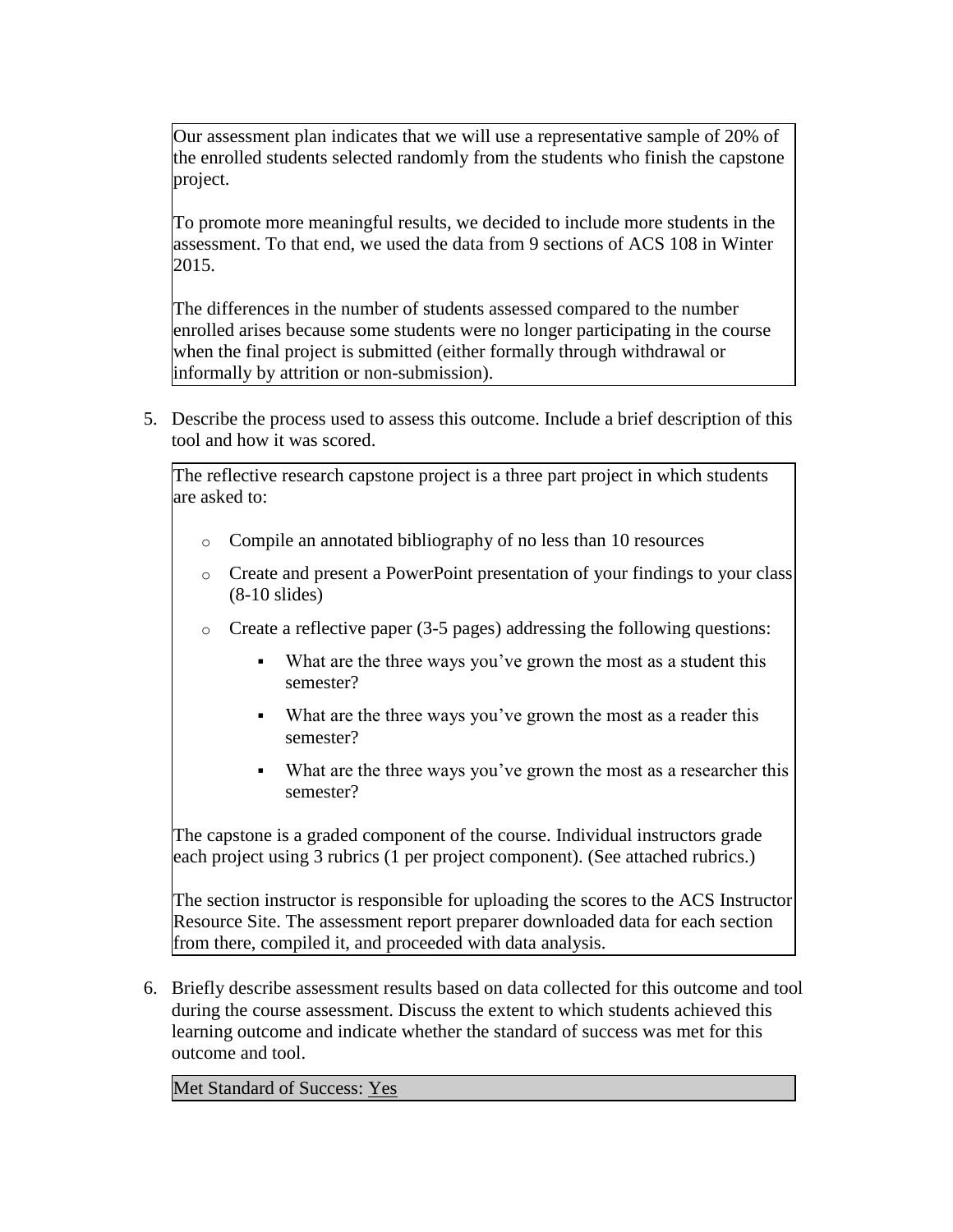The average score on the reflective research capstone project was 82%.

The average score for the reflection portion of the project was 98% (23.43/24).

The average score for the presentation portion of the project was 80% (16.79/21).

The average score for the annotated bibliography portion of the project was 71% (21.43/30).

The percentage of students with a score of 75% or greater was 75% (107/143)

**The standard for success was met.**

7. Based on your interpretation of the assessment results, describe the areas of strength in student achievement of this learning outcome.

Based on this assessment, the threshold for learning outcome achievement was met. The project instructions and rubric seemed to guide students to effectively achieve the course outcomes across sections. In addition, the instructions and rubric provided continuity between instructors.

8. Based on your analysis of student performance, discuss the areas in which student achievement of this learning outcome could be improved. If student met standard of success, you may wish to identify your plans for continuous improvement.

Students met the standard for success for this course, but the data revealed that the presentation was the lowest scoring component of the reflective research project. As a result, we will be implementing a new delivery option for this component of the project and providing technological support for this project component in a computer lab during class time.

Additionally, a rubric and technology training session will be offered for ACS 108 instructors during in-service to increase grading continuity between sections and integration of technology.

## **II. Course Summary and Action Plans Based on Assessment Results**

1. Describe your overall impression of how this course is meeting the needs of students. Did the assessment process bring to light anything about student achievement of learning outcomes that surprised you?

This course appears to be meeting the needs to students. As this was the first assessment of the revised learning outcomes for this course, we were pleased to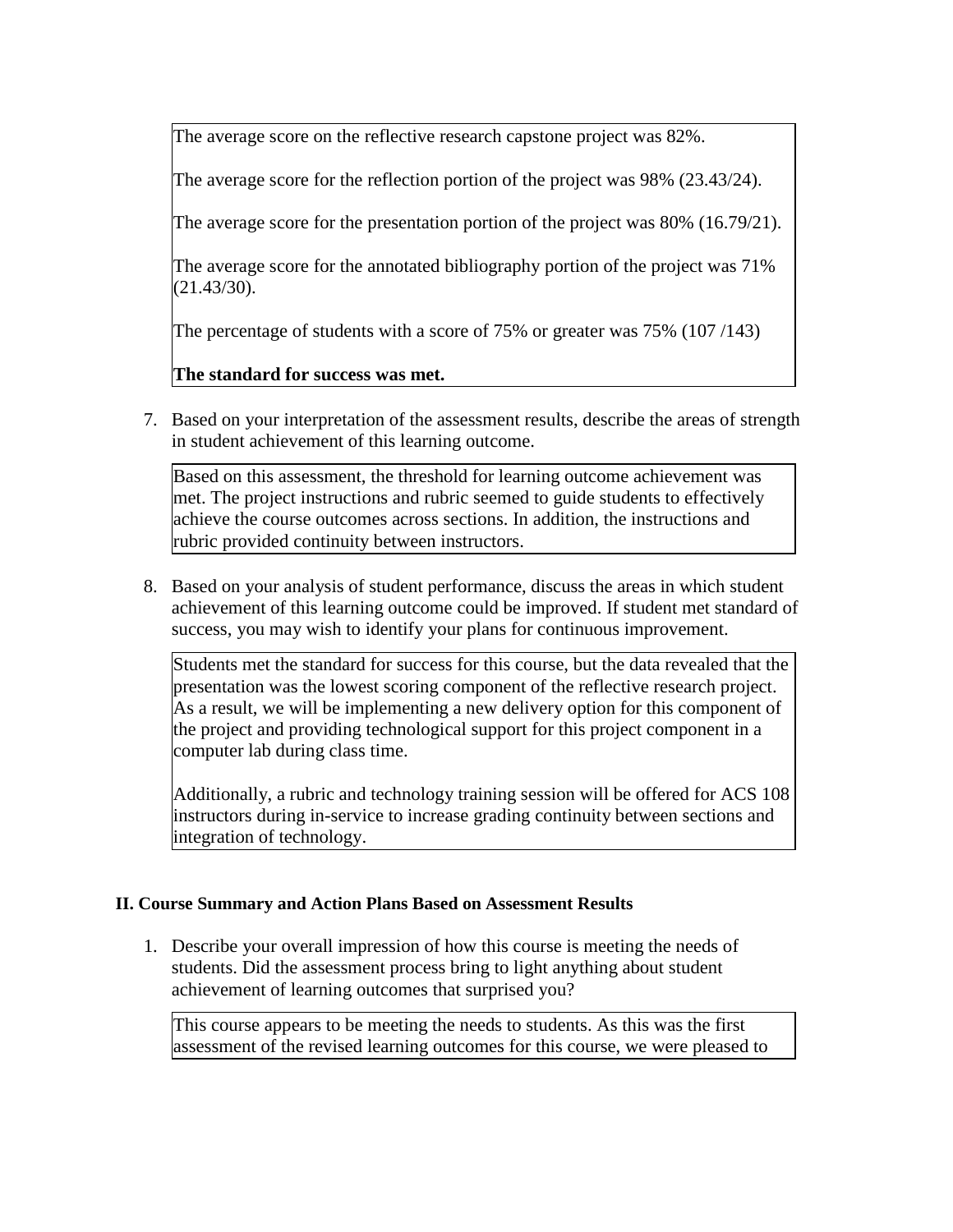find that the reflective research capstone project was an effective alternative to previous assessment tools.

The biggest surprise in the assessment process was the low average score on the presentation component of the project. Further investigation revealed that this low average was not due to poor performance on completed presentations, but rather, from scores of "0", the result of presentations not submitted.

Analysis of the cases in which students elected not to submit the presentation revealed that often these students received high scores on the other two project components. This suggests that the reasons student elect to not submit the presentation may not be skill based, but rather related to another factor like anxiety about public speaking.

To investigate this hypothesis the reflective capstone project will include the option to create a narrated PowerPoint or Prezi presentation rather than an in-class presentation. If the low scores are due to student anxiety about public speaking, this change should address the issue.

The action plan for this course will include revising the presentation options for the reflective research capstone project.

2. Describe when and how this information, including the action plan, was or will be shared with Departmental Faculty.

The results of this course assessment and the ACS 108 action plan will be shared with the faculty during in-service as well as posted in the ACS Instructor Resource Site under the Assessment tab.

3.

Intended Change(s)

| <b>Intended Change</b>                | Description of the<br>change                                                                                                                                                                                                                                                           | Rationale                                                                                                                                                                                                                              | Implementation<br>Date |
|---------------------------------------|----------------------------------------------------------------------------------------------------------------------------------------------------------------------------------------------------------------------------------------------------------------------------------------|----------------------------------------------------------------------------------------------------------------------------------------------------------------------------------------------------------------------------------------|------------------------|
| Other: Alternative<br>Delivery Format | Students will be<br>given the option on<br>the reflective<br>research project to<br>record a narrated<br>presentation rather<br>than present in front capstone project<br>of the class. It is<br>hoped that this will<br>increase student<br>participation in this<br>component of the | There are a number<br>of students electing<br>not to participate in<br>the presentation<br>portion of the<br>reflective research<br>and it is believed<br>that anxiety about<br>public speaking<br>may be driving this<br>behavior. As | 2015                   |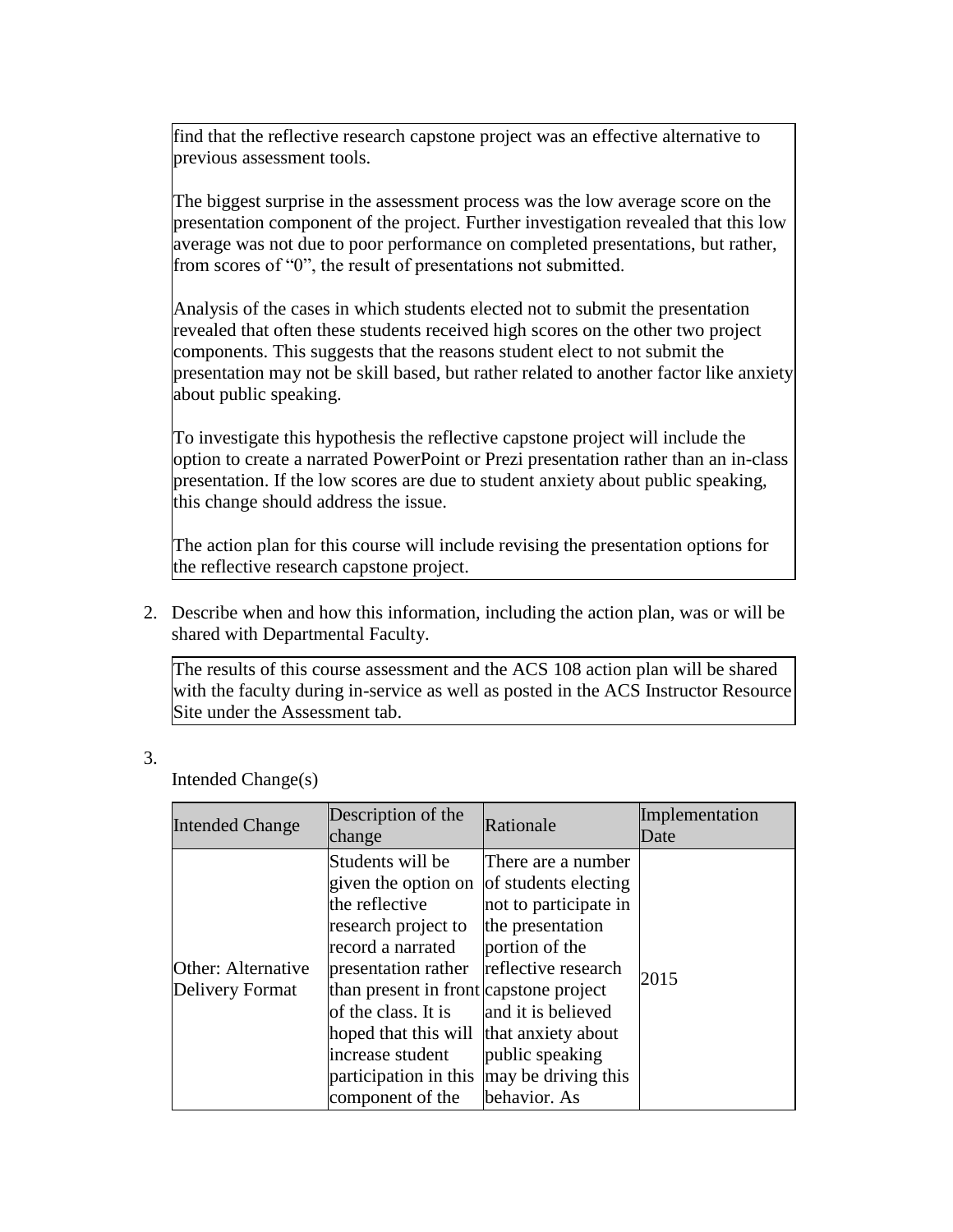| reflective research | effective public    |  |
|---------------------|---------------------|--|
| capstone project    | speaking is not one |  |
| and increase        | of the course       |  |
| presentation scores | objectives for ACS  |  |
| for all students.   | 108, a narrated     |  |
|                     | presentation is a   |  |
|                     | viable alternative  |  |
|                     | that might increase |  |
|                     | participation and   |  |
|                     | ultimately student  |  |
|                     | success on course   |  |
|                     | learning outcomes.  |  |

4. Is there anything that you would like to mention that was not already captured?

As of Fall 2015, ACS 108 will be a 4 credit course with additional emphasis on the use of technology (see master syllabus).

## **III. Attached Files**

[Final Project Instructions](documents/1_ACS108_FinalProjectInstructions.docx) [Final Project Rubric](documents/2_ACS108_FinalProjectRubric.docx) [Outcome 1 & 2 Supporting Details](documents/ACS108Winter201505192015.xlsx) **Faculty/Preparer:** Jessica Hale **Date:** 05/19/2015 **Department Chair:** Denise Crudup **Date:** 05/20/2015 **Dean:** Dena Blair **Date:** 05/21/2015 **Assessment Committee Chair:** Michelle Garey **Date:** 06/15/2015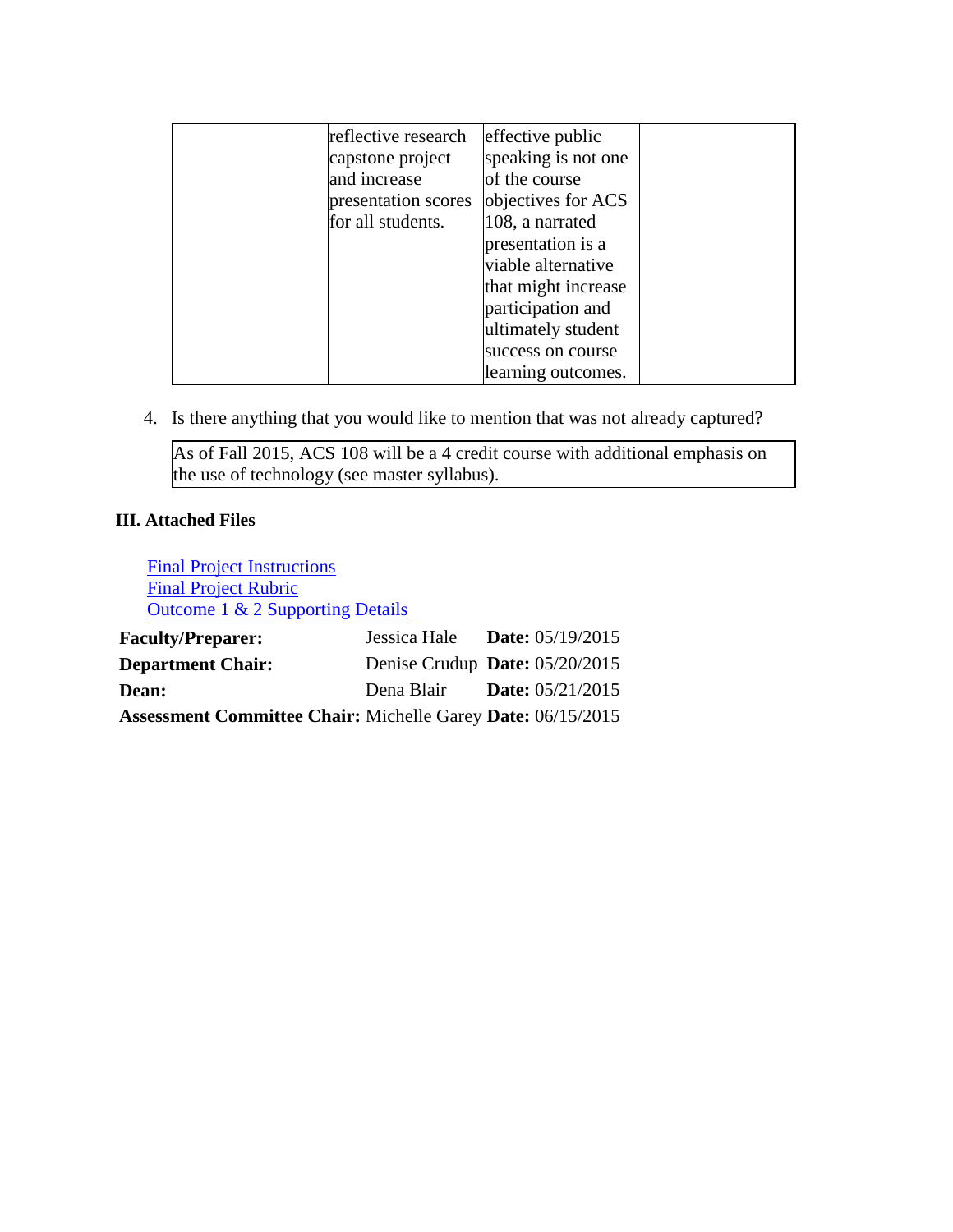#### I. Background Information

- I. Course assessed:
	- Course Discipline Code and Number: ACS 108 Course Title: Problem Analysis & Critical Thinking Division/Department Codes: Humanities and Social Sciences
- 2. Semester assessment was conducted (check one):
	- $\Box$  Fall 20
	- $\boxtimes$  Winter 2011
	- $\Box$  Spring/Summer 20
- 3. Assessment tool(s) used: check all that apply.
	- $\Box$  Portfolio
	- $\boxtimes$  Standardized test (pre and post- test with the Whimbey Analytical Skills Index)
	- $\Box$  Other external certification/licensure exam (specify):
	- $\Box$  Survey
	- Prompt
	- $\Box$  Departmental exam
	- $\Box$  Capstone experience (specify):
	- $\Box$  Other (specify):
- 4. Have these tools been used before?
	- $\boxtimes$  Yes
	- $\Box$  No

If yes, have the tools been altered since its last administration? If so, briefly describe changes made. No changes were made.

5. Indicate the number of students assessed/total number of students enrolled in the course.

202 students assessed / 280 enrolled in Fall 2010 (approximately 72%). Pre- and post-WASI scores for 11 of the 12 sections of 108 that ran in fall were compiled (data from I section was not properly recorded).

6. Describe how students were selected for the assessment.

The course level assessment of ACS 108 was carried out at the end of the fall term 2010. Students who did not complete both pre and post testing were removed from the data (202/248; 81%).

#### II. Results

- I. Briefly describe the changes that were implemented in the course as a result of the previous assessment. None.
- 2. List each outcome that was assessed for this report exactly as it is stated on the course master syllabus.

Outcome 1: Improve problem solving abilities that are required for most standardized entrance/certification/application tests as well as IQ tests.

Assessment Method 1: Pre- and post-test with the Whim bey Analytical Skills Index

3. Briefly describe assessment results based on data collected during the course assessment, demonstrating the extent to which students are achieving each of the learning outcomes listed above. *Please attach a summary of the data collected.* 

165 (80.1 %) of the students improved by at least 3 points between their pre- and post-WAS! test scores.

4. For each outcome assessed, indicate the standard of success used, and the percentage of students who achieved that level of success. Please attach the rubric/scoring guide used for the assessment.

The standard of success was listed as 80% of the students will show an average three (3) point gain on the WASI between the pre- and post-test.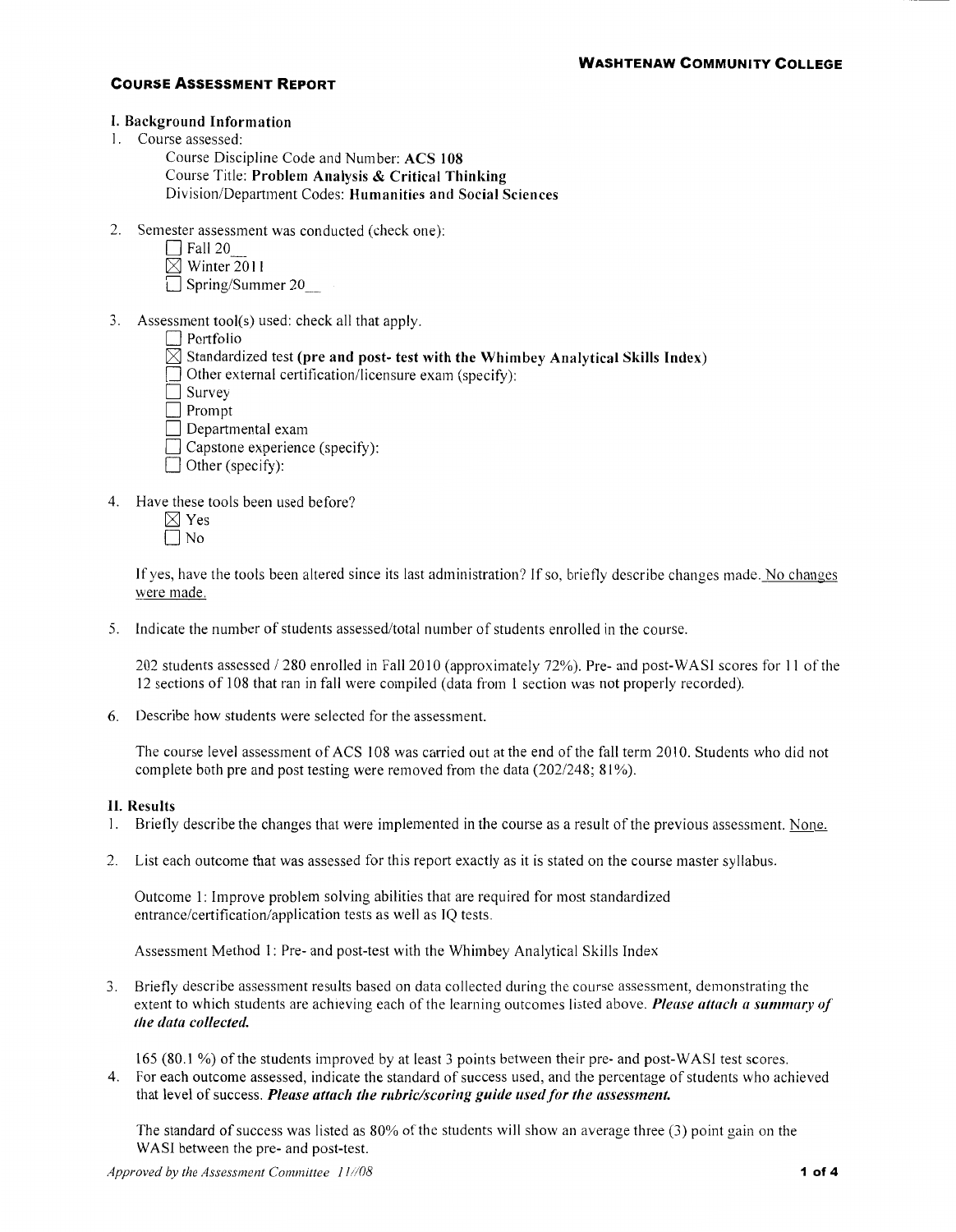5. Describe the areas of strength and weakness in students' achievement of the learning outcomes shown in assessment results.

Strengths:

The WASI is an easy to grade and objective measurement tool for critical thinking assessment.

Weaknesses:

As the last class in the developmental reading sequence, it is the opinion of the ACS faculty that a different assessment method is needed to ascertain gains specifically in the area of critical reading. Additionally, standardized testing is not a typical method for assessment in college.

#### **Ill. Changes influenced by assessment results**

I. If weaknesses were found (see above) or students did not meet expectations, describe the action that will be taken to address these weaknesses.

This course will be redeveloped for Fall 20 II and a departmentally created assessment tool will be implemented. This assessment tool will assess student's ability to use summative writing, presentation skills, and reflective writing to demonstrate critical reading and thinking abilities.

- 2. Identify intended changes that will be instituted based on results of this assessment activity (check all that apply). Please describe changes and give rationale for change.
	- a.  $\boxtimes$  Outcomes/Assessments on the Master Syllabus

Change/rationale:

This course will be redeveloped to focus more heavily on critical reading skills.

#### Outcome:

- I. Employ critical reading strategies to analyze complex text and improve comprehension. i. Assessed using a departmentally-developed rubric for the reflective capstone research Project.
- 2. Improve critical reading and thinking abilities in preparation for college level courses and career development.
	- 1. Assessed using a departmentally-developed rubric for the reflective capstone research Project.
- b.  $\boxtimes$  Objectives/Evaluation on the Master Syllabus

Change/rationale:

Objectives:

- 1 Apply the use of new strategies for critical reading and thinking skills.
- 2. Use context clues to define unknown words and demonstrate growth in vocabulary level.
- 3. Solve a variety of verbal reasoning problems through discussion.
- 4. Identify main ideas (implied and directly stated) and correctly interpret the facts and paraphrasing.
- 5. Use inference in critical reading.
- 6. Identify rhetorical patterns.
- 7. Analyze textbook passages at the college level.
- 8. Use cause-effect, reason-consequence, and premise-conclusion reasoning skills.
- 9. Use critical reading skills to determine bias and propaganda and to distinguish fact from opinion.
- 10. Solve verbal analogies.
- 11. Group ideas into general and specific categories; extrapolate this skill by using Venn diagrams.
- 12. Analyze and evaluate arguments with evidence, trends and patterns, make predictions.
- 13. Use deductive and hypothetical reasoning skills. Graphically represent deductions using presentations.

Evaluation Methods:

Activity or Exercise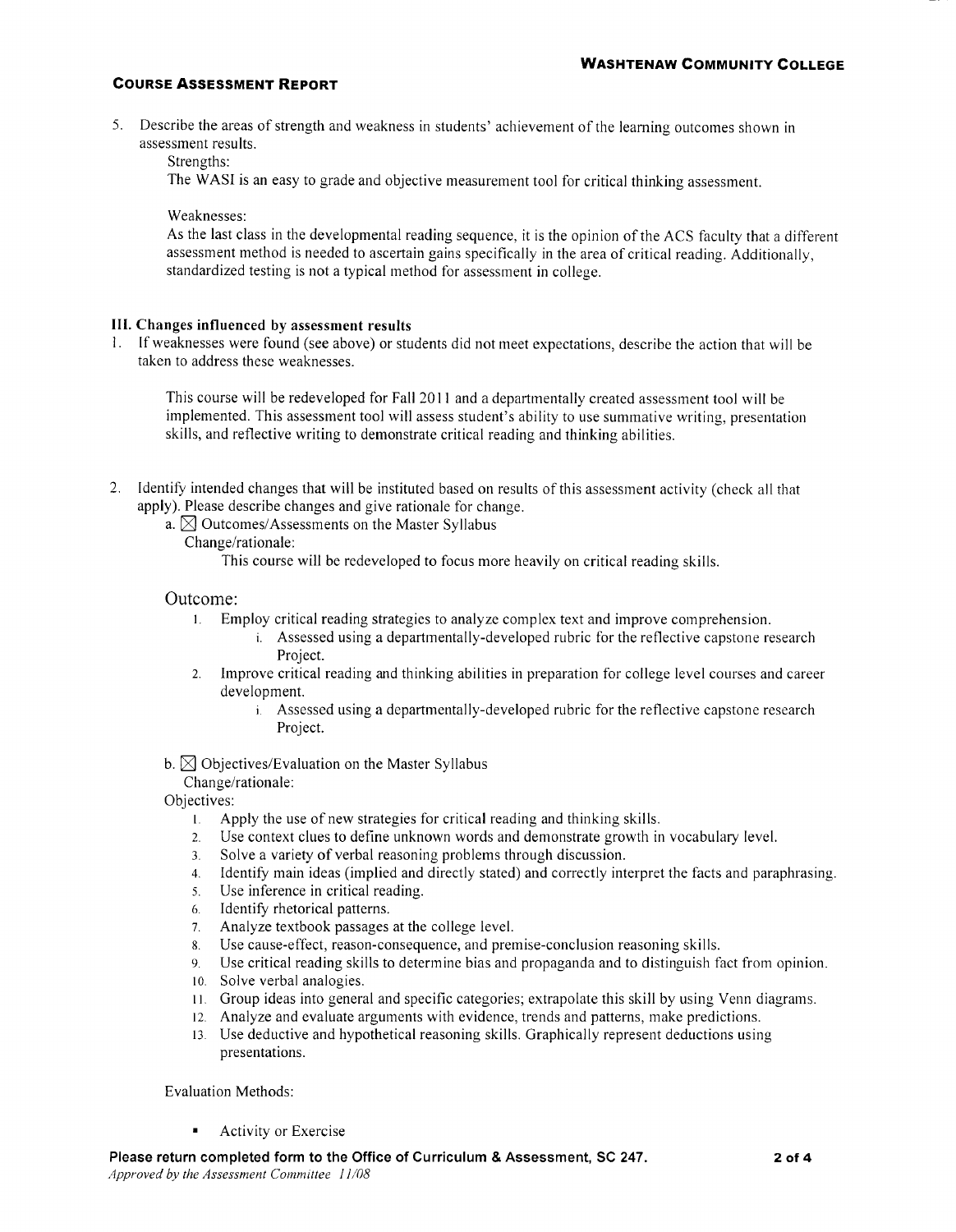- Class Attendance, Participation or Work
- $\blacksquare$ Discussion
- Exams/Tests
- Individual or Group Performance, Project or Presentation
- $\blacksquare$ Other
- Portfolio
- Quizzes
- **Additional Evaluation Information:** Reflective and summative writing
- c.  $\boxtimes$  Course pre-requisites on the Master Syllabus
	- Change/rationale:

Writing level 4: Important for demonstrating reading comprehension through writing.

- d.  $\boxtimes$  1<sup>st</sup> Day Handouts
	- Change/rationale:

Will reflect new course objectives and assessments.

- e.  $\boxtimes$  Course assignments
	- Change/rationale:

Will be adapted to use summative writing, presentation skills, and reflective writing to demonstrate critical reading and thinking abilities.

#### f.  $\boxtimes$  Course materials (check all that apply)

- $\boxtimes$  Textbook
- $\overline{\boxtimes}$  Handouts
- $\Box$  Other:

A new critical reading and thinking textbook will be selected.

Handouts will be updated to reflect new materials.

- g.  $\boxtimes$  Instructional methods
	- Change/rationale:

Will be updated to reflect new materials.

- h.  $\boxtimes$  Individual lessons & activities Change/rationale: Will be updated to reflect new materials.
- 3. What is the timeline for implementing these actions?

Fall2012 all ACS 108 instructors will utilize new master syllabus and corresponding updates to materials.

#### **IV. Future plans**

I. Describe the extent to which the assessment tools used were effective in measuring student achievement of learning outcomes for this course.

The WAS! was effective for measuring student achievement of the learning outcomes set forth for the course according to the existing master syllabus.

- 2. If the assessment tools were not effective, describe the changes that will be made for future assessments.
- 3. Which outcomes from the master syllabus have been addressed in this report? All Selected X

If "All", provide the report date for the next full review:

lf"Selected", provide the report date for remaining outcomes: The remaining outcomes will not be assessed. The curriculum is being revised and new learning outcomes have been identified.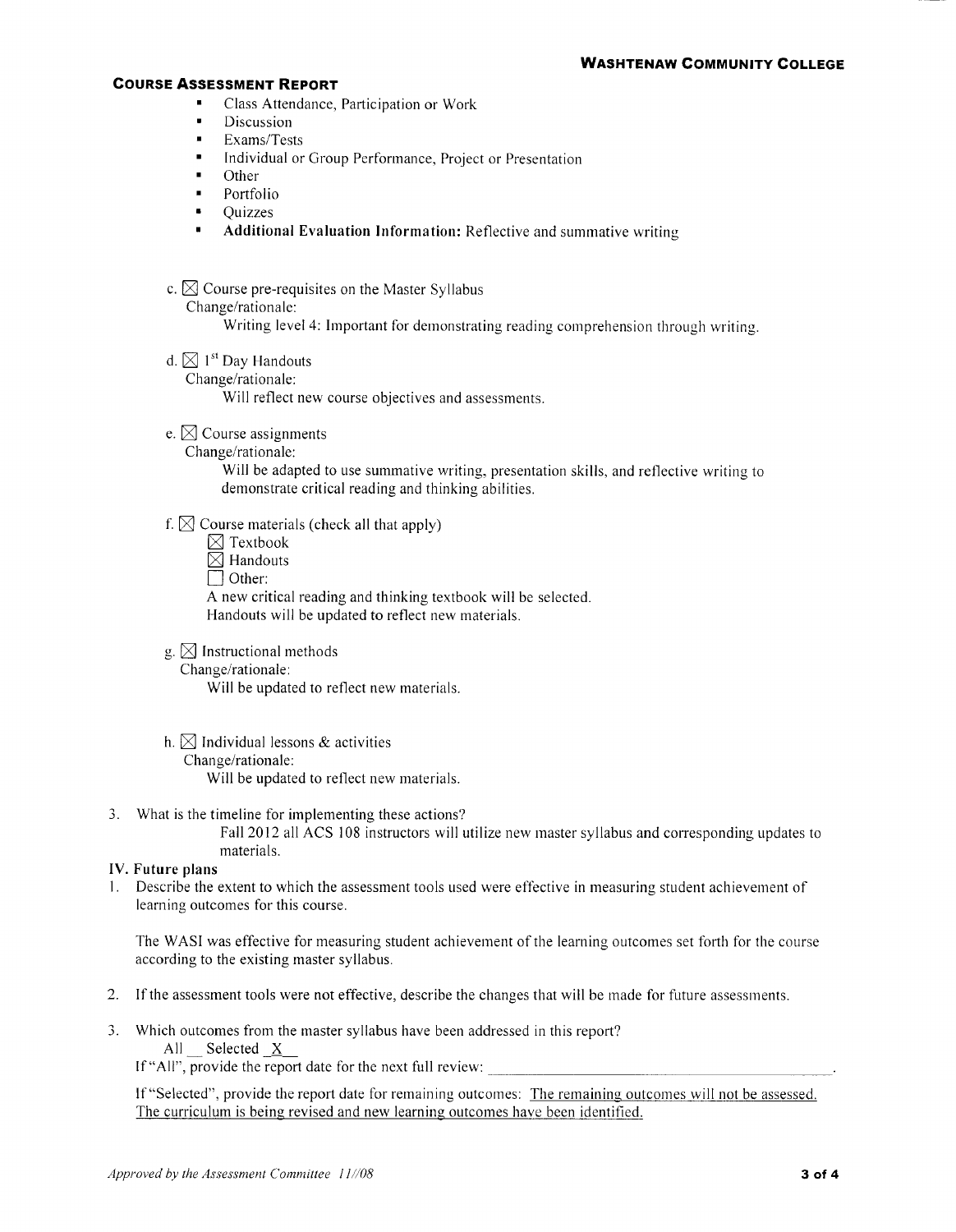$\mathbf{r}$ 

 $\cdot$ 

 $\ddot{\phantom{a}}$ 

| Submitted by:                                         |                  |                 |
|-------------------------------------------------------|------------------|-----------------|
| Jessica Hale<br>Print:                                | Signature        | רי<br>Date:     |
| Faculty/Preparer<br>Joan Lippens<br><b>Print:</b>     | Signature        | $\sim$<br>Date: |
| Department Chair                                      |                  |                 |
| <b>Bill Abernethy</b><br>Print:<br>Dean/Administrator | <b>Signature</b> | DaMAR 30 2011   |

logged  $4/111$  s/v Please return completed form to the Office of Curriculum & Assessment, SC 247. *Approved by the Assessment Committee 11/08*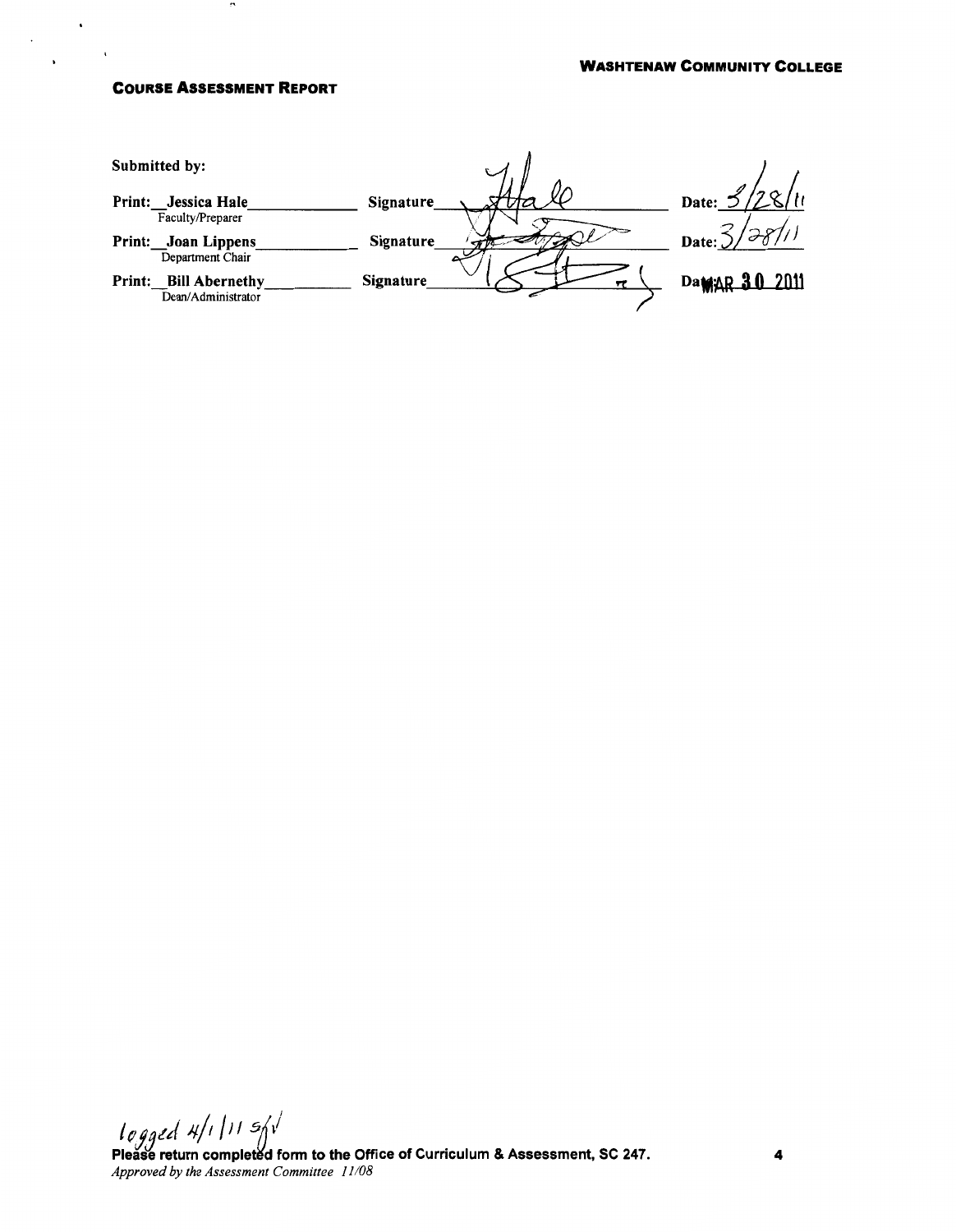### **WASHTENAW COMMUNITY COLLEGE**

### **COURSE ASSESSMENT REPORT**

### I. Background Information

- 1. Course assessed:
	- Course Discipline Code and Number: ACS 108 Course Title: Problem Analysis & Critical Thinking Division/Department Codes: Humanities and Social Sciences
- 2. Semester assessment was conducted (check one):
	- $\prod$  Fall 20
	- $X$  Winter 2008
	- $\Box$  Spring/Summer 20
- 3. Assessment tool(s) used: check all that apply.
	- $\Box$  Portfolio

X Standardized test (COMPASS Reading test)

 $\Box$  Other external certification/licensure exam (specify):

 $\Box$  Survey

 $\Box$  Prompt

 $\Box$  Departmental exam

Capstone experience (specify):

X Other (specify): WASI pre and post tests (Whimbey's Analytical Skills Inventory)

4. Have these tools been used before?

X Yes—the WASI tests have been used for assessment since the inception of this course.

X No-although the COMPASS test scores and/or course grades have been used as entrance criteria for course, we have never used the COMPASS Reading test as an assessment tool.

If yes, have the tools been altered since its last administration? If so, briefly describe changes made. No changes made. X

5. Indicate the number of students assessed/total number of students enrolled in the course.

82 students were assessed who were enrolled in the four sections taught by E. Warner. 16 of these students did not post test and either failed the course or dropped it after the faculty drop deadline.

177 students were enrolled in eight sections of ACS 108 Winter term. Of these 177 students, 30 dropped the course.

6. Describe how students were selected for the assessment.

Students in all of my sections (Elizabeth Warner) were selected to be assessed. The number of students tested on each instrument varies, because some were absent when the tests were administered and did not complete them as make-up tests, and some dropped the course and were not present for post testing.

#### **II. Results**

1. Briefly describe the changes that were implemented in the course as a result of the previous assessment.

No changes were actually implemented in the course as a result of the assessments, because the main instrument upon which we rely showed significant gains—the WASI tests. But we will make a significant change in the administration of the post COMPASS Reading test. The students' pre-test Reading scores were based on their most recent COMPASS test upon enrolling in ACS 108. The post-test was administered in the Testing Center WHENEVER the students chose to go to take it at the end of the semester as long as they did it prior to the final exam. Although students were told in class that they were required to take the COMPASS Reading test, it became apparent early on that many were simply ignoring this instruction. As a result, we had to make a quick adjustment and required students to bring their copy of the COMPASS printout to the Academic Skills Center in order to get an answer sheet for their final exam. This created problems in the Testing Center during one of its busiest times, and ultimately, students chose to "blow off" the COMPASS test, just to get a printout so they could pick up their answer sheet for their final exam.

An anecdotal example of this is when one student returned with his printout with a score of 19 on the COMPASS Reading test (an extremely low score), and because he was an A student, it was clear he didn't care what he got; he just wanted the printout so he could take the final exam. When I commented that one of his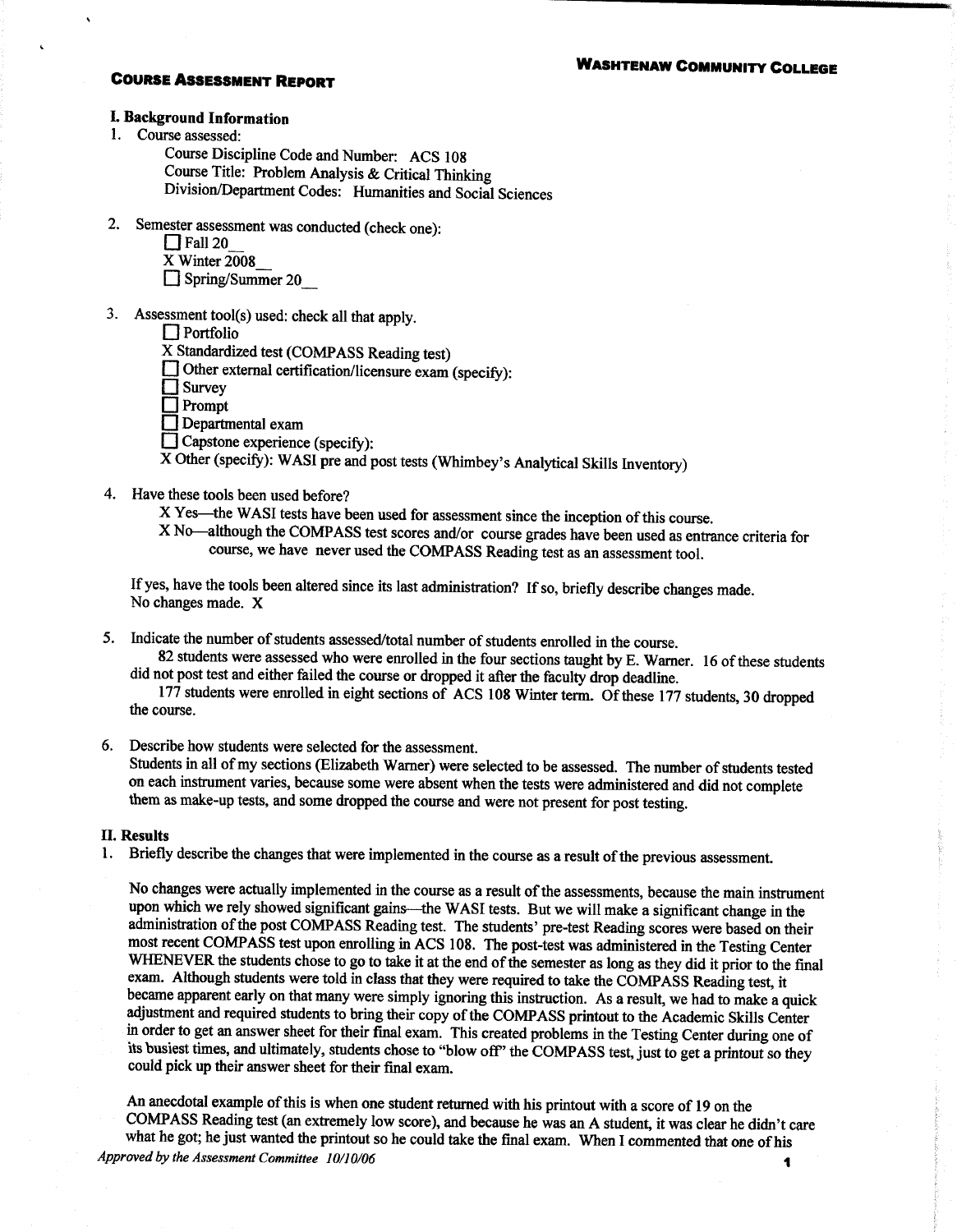classmates (with whom he often competed for high test scores) had tested at 99, he immediately told us to give back the printout, that he was going to redo the test. He returned with a score of 99.

The plans that will be implemented for changing the administration of the post COMPASS Reading test were made in collaboration with the Testing Center Director and staff. They are as follows: each section to be assessed will be scheduled for testing during their regular class time some time at the end of the semester but before the final exam. This schedule will be prepared far enough in advance so that it will appear on the course calendar and students will be well prepared for it; there will also be make-up instructions for any absentees. These accommodations should relieve the burdens placed on the Testing Center staff at this crucial time of the semester, and this process should also help relieve the stress students may feel about having to fit in another test at final exam time.

- 2. State each outcome (verbatim) from the master syllabus for the course that was assessed.
	- 1. Improve problem solving abilities that are required for most standardized entrance/certification/application tests as well as most IO tests.
	- 2. Employ critical reading strategies to analyze complex text and improve comprehension.
- Briefly describe assessment results based on data collected during the course assessment, demonstrating the  $3.$ extent to which students are achieving each of the learning outcomes listed above. Please attach a summary of the data collected.

Outcome 1: The WASI tests (Whimbey's Analytical Skills Inventory) are pre and post tests that measure the variety of problems particular to most entrance/certification exams and that are studied in this course. Students who attend regularly almost always demonstrate significant gains. This was demonstrated in the following results:

The average pre WASI test score was 13.79. The average post WASI test score was 20.71. The increase was a positive, significant improvement of 6.92, more than double the amount of improvement we suggested we would achieve.

The average pre COMPASS test score was 75.15. The average post COMPASS test score was 72.16. This was an average decrease of 2.99 points and did not meet the goals we set for improvement. The problems were inherent in how we designed the post testing. We have resolved to provide class testing for the post COMPASS for the next assessment of ACS 108.

Attached are not only the summaries of the collected data, but the actual test scores for each student assessed.

Outcome 2: The COMPASS Reading test was used to demonstrate reading gains, but as explained above, we encountered major problems with the post testing. Students simply didn't do it, and when they did, more often than not they didn't care what they scored. Most of them were simply going through the motions to get printouts to bring to the ACS Center so they could get an answer sheet for their final exam. The results show this complete lack of concern for their scores. Not only were minimal gains made, most of the scores showed significant losses. Below are the results of the post COMPASS Reading test scores in relation to their entrance score. (Many of the entrance scores are particularly low because students did not retest prior to taking ACS 108; instead, they used their passing scores from ACS 107 as their entrance criterion.

4. For each outcome assessed, indicate the standard of success used, and the percentage of students who achieved that level of success. Please attach the rubric/scoring guide used for the assessment.

Outcome 1: We more than achieved the goal for this outcome. Our expectation was that 80% of the students would demonstrate an increase of 3 or more points between the pre and post WASI test scores. The gains were much greater than this.

Outcome 2: The expectation for this outcome was not achieved. The expectation was that students would improve their COMPASS scores by at least one point on the Reading portion of that test. This goal was not Please return completed form to the Office of Curriculum & Assessment, SC 247.  $\mathbf{z}$ Approved by the Assessment Committee 10/10/06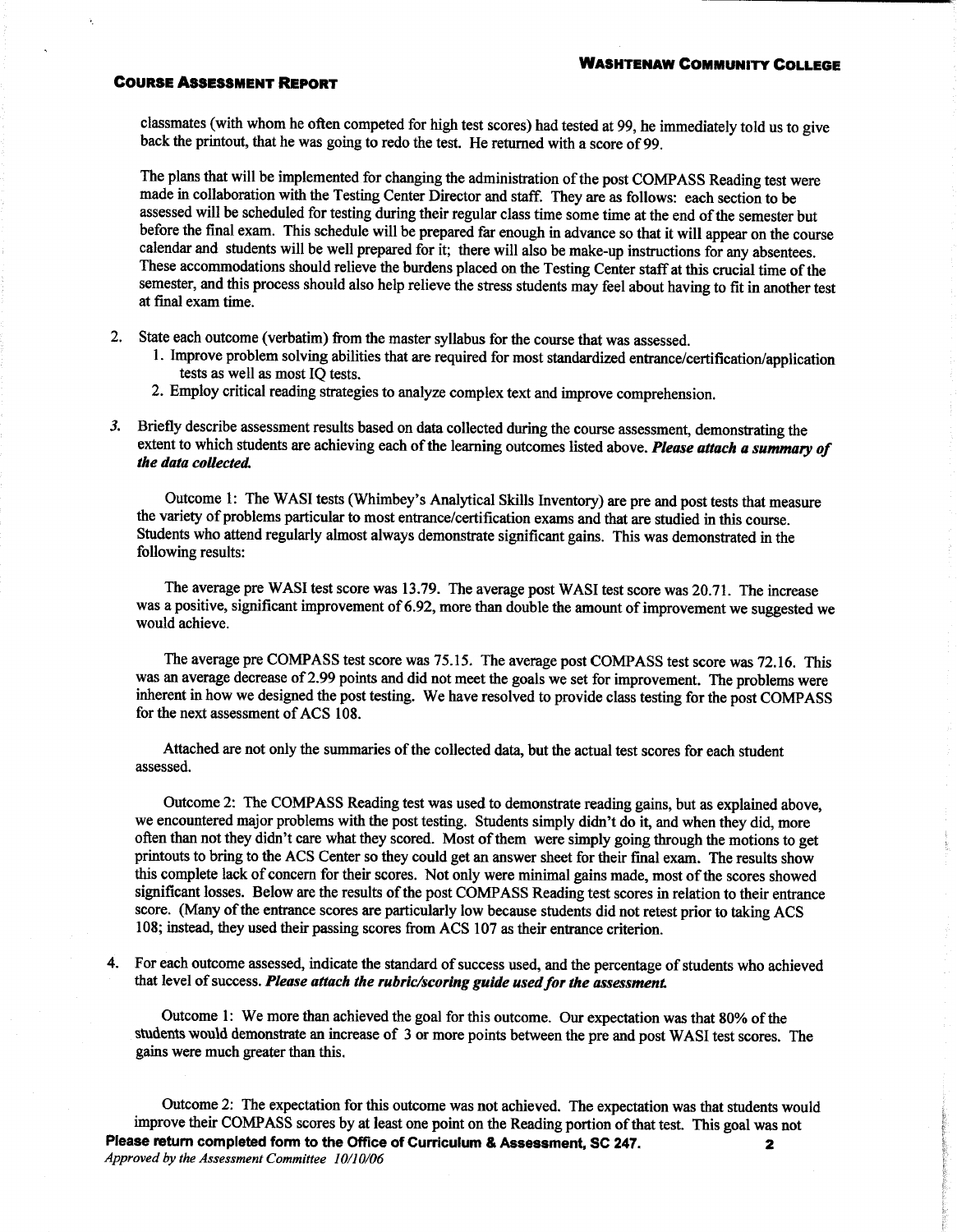met, and we have greatly adjusted how we will measure this in the future. It must be presented in a more comfortable format (e.g., classroom administered exam as opposed to individual testing), because it necessarily must be administered at the end of the term to adequately be considered a post test.

5. Describe the areas of strength and weakness in students' achievement of the learning outcomes shown in assessment results.

Strengths: The strength of this course remains in the students' increased abilities to solve problems similar to those on most entrance/certification exams. This reflects an increased ability to reason and think critically.

Weaknesses: The weakness demonstrated in this assessment procedure is not a weakness in the course itself, but rather a weakness in the methods we used to measure improved reading skills. Although improvement on the WASI exams per force indicates an improved ability to read critically, we had hoped to demonstrate this with improved COMPASS scores as well. Unfortunately, we did not take into consideration the student's motivation (or lack thereof) about demonstrating any improvement on this instrument. In the future, we will spend more time preparing students for the test as well as providing them with a classroom format for taking it.

#### III. Changes influenced by assessment results

1. If weaknesses were found (see above) or students did not meet expectations, describe the action that will be taken to address these weaknesses.

As explained above, the only weakness we feel was demonstrated was in the PROCESS of the assessment instrument. A scheduled class time in the Testing Center at the end of the term should address this concern.

2. Identify intended changes that will be instituted based on results of this assessment activity (check all that apply). Please describe changes and give rationale for change.

a. <u>Outcomes</u>/Assessments on the Master Syllabus Change/rationale:

- b. Objectives/Evaluation on the Master Syllabus Change/rationale:
- c.  $\Box$  Course pre-requisites on the Master Syllabus Change/rationale:
- d. X 1<sup>st</sup> Day Handouts

Change/rationale: The course calendar distributed at the beginning of the semester will include a testing date for post testing on the Reading part of the COMPASS only during the semester that assessments will be conducted (Winter 2011).

- e.  $\Box$  Course assignments Change/rationale:
- f.  $\Box$  Course materials (check all that apply)
	- $\prod$  Textbook  $\Box$  Handouts  $\Box$  Other:

g. X Instructional methods

Change/rationale: Students will be provided with a discussion about the importance of the post COMPASS test and how their improved comprehension scores can impact their self-knowledge and esteem.